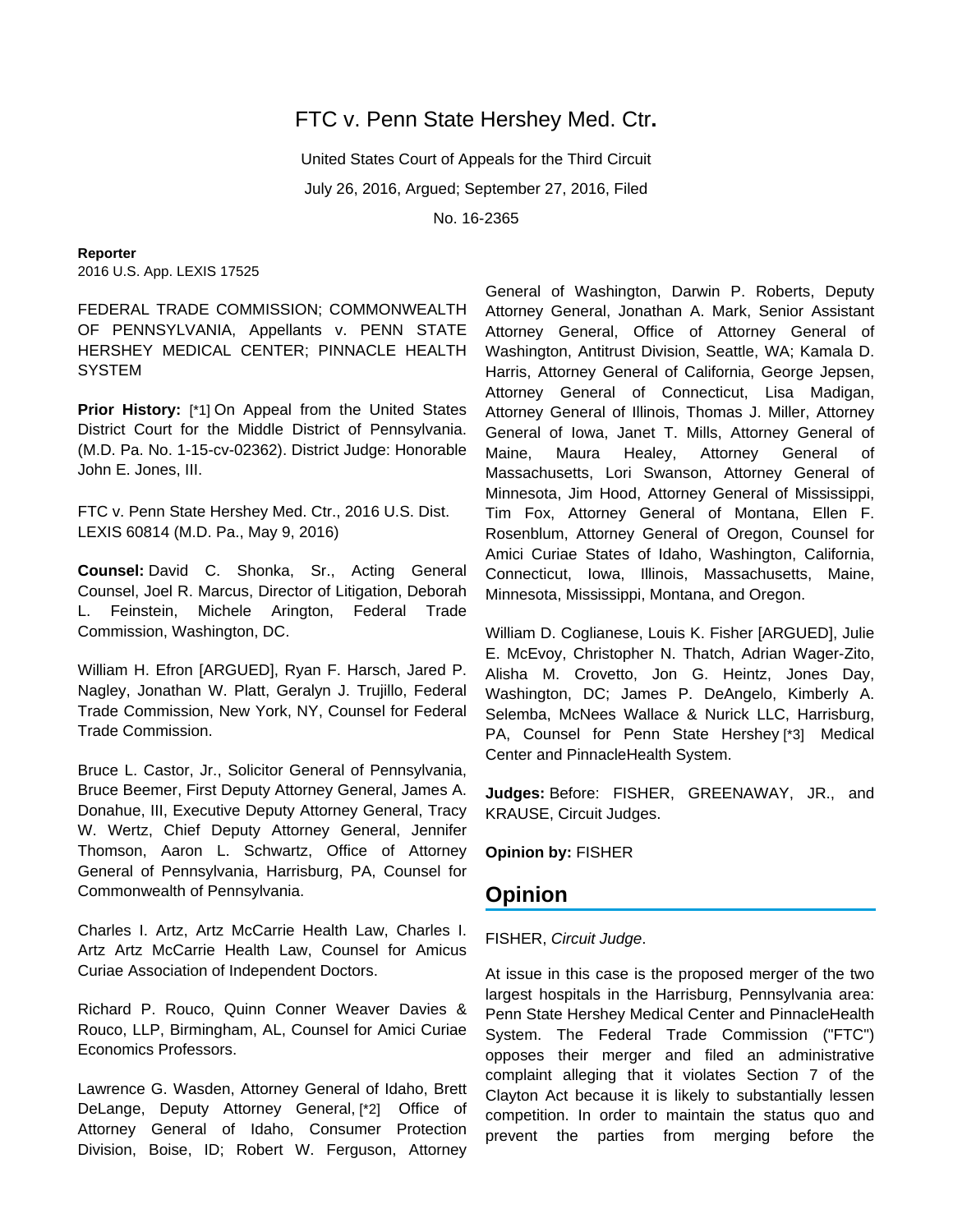administrative adjudication could occur, the FTC, joined by the Commonwealth of Pennsylvania, filed suit in the Middle District of Pennsylvania under Section 13(b) of the Federal Trade Commission Act ("FTC Act") and Section 16 of the Clayton Act, which authorize the FTC and the Commonwealth, respectively, to seek a preliminary injunction pending the outcome of the FTC's adjudication on the merits. The District Court denied the FTC and the Commonwealth's motion for a preliminary injunction, holding that they did not properly define the relevant geographic market—a necessary prerequisite to determining whether a proposed combination [\*4] is sufficiently likely to be anticompetitive as to warrant injunctive relief. For the reasons that follow, we will reverse. We will also remand the case and direct the District Court to enter the preliminary injunction requested by the FTC and the Commonwealth.

## **I. Background**

### **A. Factual Background**

Penn State Hershey Medical Center ("Hershey") is a leading academic medical center and the primary teaching hospital of the Penn State College of Medicine. It is located in Hershey, and it offers 551 beds and employs more than 800 physicians, many of whom are highly specialized. Hershey offers all levels of care, but it specializes in more complex, specialized services that are unavailable at most other hospitals. Because of its advanced services, Hershey draws patients from a broad area both inside and outside Dauphin County.

PinnacleHealth System ("Pinnacle") is a health system with three hospital campuses—two located in Harrisburg in Dauphin County, and the third located in Mechanicsburg in Cumberland County. It focuses on cost-effective primary and secondary services and offers only a limited range of more complex services. It employs fewer than 300 physicians and provides 646 beds.

In June [\*5] 2014, Hershey and Pinnacle (collectively, the "Hospitals") signed a letter of intent for the proposed merger. Their respective boards subsequently approved the merger in March 2015. The following month, the Hospitals notified the FTC of their proposed merger and, in May 2015, executed a "Strategic Affiliation Agreement."

### **B. Procedural History**

After receiving notification of the proposed merger, the FTC began investigating the combination. Following the investigation, on December 7, 2015, the FTC filed an administrative complaint alleging that the merger violates Section 7 of the Clayton Act. 15 U.S.C. § 18. On December 9, 2015, the FTC and the Commonwealth of Pennsylvania (collectively, the "Government") filed suit in the Middle District of Pennsylvania. Invoking Section 13(b) of the FTC Act, 15 U.S.C. § 53(b), and Section 16 of the Clayton Act, 15 U.S.C. § 26, the Government sought a preliminary injunction pending resolution of the FTC's administrative adjudication. In its complaint, the Government alleged that the Hospitals' merger would substantially lessen competition in the market for general acute care services sold to commercial insurers in the Harrisburg, Pennsylvania market. Am. Compl. ¶ 4, at 3-4 (Dist. Ct. ECF 101). According to the Government, the combined Hospitals [\*6] would control 76% of the market in Harrisburg. See Gov't Br. 3-4.

The District Court conducted expedited discovery and held five days of evidentiary hearings. During the hearings, the District Court heard testimony from sixteen witnesses and admitted thousands of pages of exhibits into evidence.

Following the hearings, the District Court denied the Government's request for a preliminary injunction on the basis that the Government had failed to meet its burden to properly define the relevant geographic market. Without a properly defined relevant geographic market, the District Court held there was no way to determine whether the proposed merger was likely to be anticompetitive. Thus, the Government could not show a likelihood of success on the merits, and its failure to properly define the relevant geographic market was fatal to its motion. The District Court also analyzed what it called "equities," which it held supported denying the injunction request. The Government timely appealed.

#### **II. Jurisdiction**

The District Court had jurisdiction under Section 13(b) of the FTC Act, 15 U.S.C. § 53(b), which authorizes the FTC to request a preliminary injunction in cases involving violations of the Clayton Act, and under Section 16 of the Clayton Act, [\*7] 15 U.S.C. § 26, which likewise authorizes the Commonwealth of Pennsylvania to seek a preliminary injunction. We have appellate jurisdiction under 28 U.S.C. §§ 1291 and 1292(a)(1).

#### **III. Standard of Review**

We begin with the familiar standard of review. We review the District Court's "findings of fact for clear error,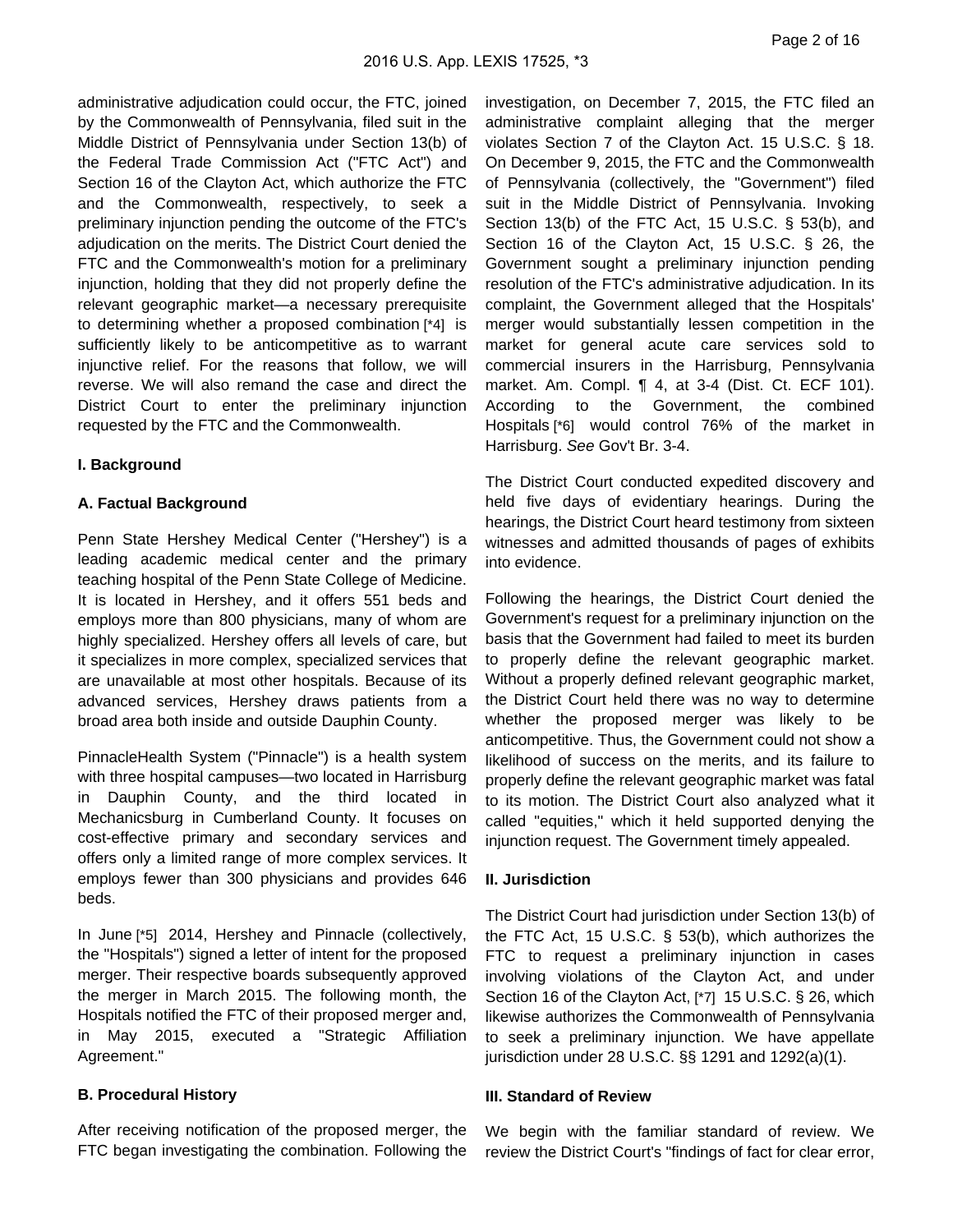its conclusions of law de novo, and the ultimate decision to grant the preliminary injunction for abuse of discretion." Miller v. Mitchell, 598 F.3d 139, 145 (3d Cir. 2010). This standard, though easy enough to articulate, often proves difficult to apply, particularly where, as here, we are asked to review determinations made by the District Court that cannot be neatly categorized as either findings of fact or conclusions of law.

The Government argues that the District Court made "three independent legal errors" in rejecting its proffered geographic market. Gov't Br. 26. Because the errors are legal, the Government would have us apply no deference to the District Court's determination and exercise plenary review of its conclusions. Id. at 30-31. The Hospitals disagree. They argue that market definition is a factual dispute to which we should apply the most deferential standard: clear error. Hosps. Br. 15.

On several occasions, this Court, and others, have reviewed district courts' [\*8] determinations of the relevant geographic market for clear error. E.g., Gordon v. Lewistown Hosp., 423 F.3d 184, 211-13 (3d Cir. 2005); St. Alphonsus Med. Ctr. - Nampa, Inc. v. St. Luke's Health Sys., 778 F.3d 775, 783-84 (9th Cir. 2015). In determining that clear-error review applied, the Ninth Circuit in St. Alphonsus reasoned that "[d]efinition of the relevant market is a factual question 'dependent upon the special characteristics of the industry involved.'" 778 F.3d at 783 (quoting Twin City Sportservice, Inc. v. Charles O. Finley & Co., 676 F.2d 1291, 1299 (9th Cir. 1982)). This characterization of the relevant market arose from the Supreme Court's recognition that "Congress prescribed a pragmatic, factual approach to the definition of the relevant market and not a formal, legalistic one." Brown Shoe Co. v. United States, 370 U.S. 294, 336, 82 S. Ct. 1502, 8 L. Ed. 2d 510 (1962). Thus, where the definition of the geographic market depends on the "special characteristics" of the healthcare market, we may not overturn the District Court's factual findings unless they are clearly erroneous.

That does not mean, however, that we will always review the District Court's determination of the relevant market for clear error. "Although market definition is generally regarded as a question of fact, a trial court's determination of the market may be reversed where that tribunal has erred as a matter of law." Am. Motor Inns, Inc. v. Holiday Inns, Inc., 521 F.2d 1230, 1252 (3d Cir. 1975); accord White & White, Inc. v. Am. Hosp. Supply Corp., 723 F.2d 495, 499 (6th Cir. 1983) ("[T]he preponderance of authority holds that the determination

of a relevant market is composed of the articulation of a legal test which is then [\*9] applied to the factual circumstances of each case."); Little Rock Cardiology Clinic PA v. Baptist Health, 591 F.3d 591, 599-600 (8th Cir. 2009) (holding that "the theory upon which [the plaintiff] relies to reach the conclusion that a single city is the relevant geographic market is legally flawed").

In American Motor Inns, we held that the district court erred as a matter of law where its opinion did "not demonstrate a consideration of sufficient factors to constitute the type of economic analysis explicated by the Supreme Court." 521 F.2d at 1252. There, the district court purported to apply the correct standard to determine the relevant product market. The standard was a three-part test set out in Tampa Electric Co. v. Nashville Coal Co., 365 U.S. 320, 81 S. Ct. 623, 5 L. Ed. 2d 580 (1961). Relevant here, the third step of the Tampa Electric analysis required the district court to find that "the competition foreclosed by the contract ... constitute[d] a substantial share of the relevant market." Am. Motor Inns, 521 F.2d at 1250 (quoting Tampa Elec., 365 U.S. at 328). The Supreme Court directed lower courts that, to ascertain whether competition in a substantial share of the market had been foreclosed,

it is necessary to weigh the probable effect of the contract on the relevant area of effective competition, taking into account the relative strength of the parties, the proportionate volume of commerce involved in relation to the total volume of commerce [\*10] in the relevant market area, and the probable immediate and future effects which pre-emption of that share of the market might have on effective competition therein.

#### Id. (quoting Tampa Elec., 365 U.S. at 329).

Although the district court in American Motor Inns cited to Tampa Electric and purported to apply the Tampa Electric test, it did not consider the "the probable immediate and future effects which pre-emption of that share of the market might have within the competitive context of that industry, nor did it in any way advert to the relative strength of the parties." Id. at 1252 (internal quotation marks omitted). We explained that by failing to consider this factor required by the economic analysis as announced by Tampa Electric, the district court applied the incorrect legal standard. And application of an incorrect legal standard is error as a matter of law. Id.

Consistent with the teaching of our precedent, where a district court applies an incomplete economic analysis or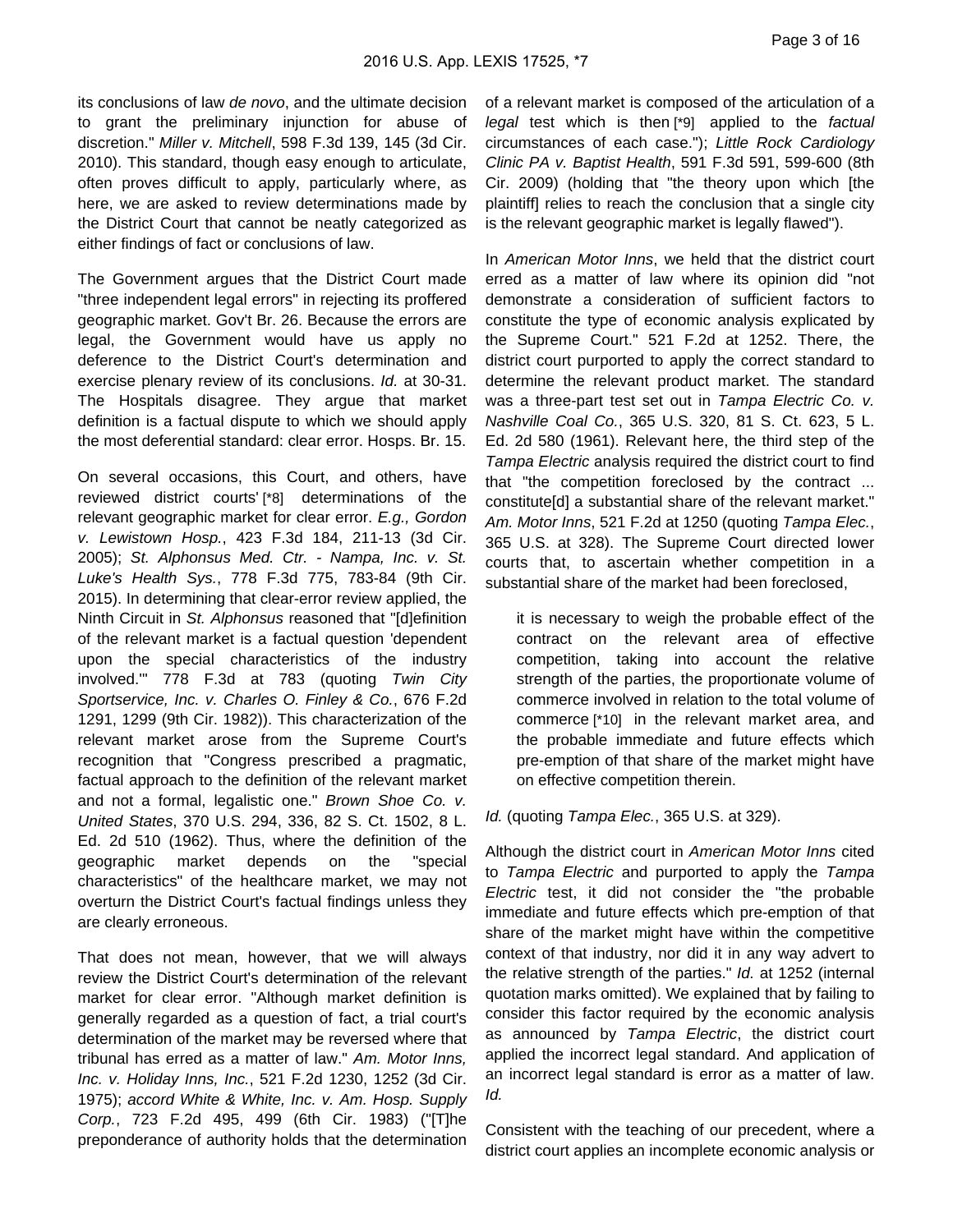Page 4 of 16

an erroneous economic theory to those facts that make up the relevant geographic market, it has committed legal error subject to plenary review. This understanding of economic theory as legal analysis also comports with the Supreme Court's recent observation [\*11] that it has "felt relatively free to revise [its] legal analysis as economic understanding evolves and ... to reverse antitrust precedents that misperceived a practice's competitive consequences." Kimble v. Marvel Entm't, LLC, 135 S. Ct. 2401, 2412-13, 192 L. Ed. 2d 463 (2015).

As we explain further below, the District Court here cited the hypothetical monopolist test and purported to apply it. Both the Government and the Hospitals agree that the hypothetical monopolist test is the correct standard to apply. But the District Court's application of the hypothetical monopolist test was incomplete and, in many respects, more closely mirrors an economic test that the FTC has abandoned because the test "misperceived a practice's competitive consequences." Id. at 2413. Although we accept all of the District Court's factual findings unless they are clearly erroneous, this failure to apply the correct legal standard, i.e., the economic theory behind the relevant geographic market, renders our review plenary.

# **IV. Analysis**

The Government alleges that the proposed merger of Hershey and Pinnacle violates Section 7 of the Clayton Act. In order to prevent the parties from merging until the FTC can conduct an administrative adjudication on the merits to determine whether the merger violates Section 7, the [\*12] Government seeks a preliminary injunction under Section 13(b) of the FTC Act.

Section 13(b) of the FTC Act empowers the FTC to file suit in the federal district courts and seek a preliminary injunction to prevent a merger pending a FTC administrative adjudication "[w]henever the Commission has reason to believe that a corporation is violating, or is about to violate, Section 7 of the Clayton Act." FTC v. H.J. Heinz Co., 246 F.3d 708, 714, 345 U.S. App. D.C. 364 (D.C. Cir. 2001) (quoting FTC v. Staples, Inc., 970 F. Supp. 1066, 1070 (D.D.C. 1997)); see 15 U.S.C. § 53(b).

A district court may issue a preliminary injunction "[u]pon a proper showing that, weighing the equities and considering the Commission's likelihood of ultimate success, such action would be in the public interest." 15 U.S.C. § 53(b). The public interest standard is not the same as the traditional equity standard for injunctive

relief. Under Section 13(b), we first consider the FTC's likelihood of success on the merits and then weigh the equities to determine whether a preliminary injunction would be in the public interest. FTC v. University Health, Inc., 938 F.2d 1206, 1217-18 (11th Cir. 1991).

# **A. Likelihood of Success on the Merits**

We first consider the FTC's likelihood of success on the merits. In its administrative adjudication, the FTC must show that the proposed merger violates Section 7 of the Clayton Act. 15 U.S.C. § 18. Section 7 bars mergers whose effect "may be substantially to lessen competition, or to tend to create a monopoly." Id. "Congress used the words 'may be substantially [\*13] to lessen competition' ... to indicate that its concern was with probabilities, not certainties," Brown Shoe, 370 U.S. at 323, rendering Section 7's definition of antitrust liability "relatively expansive." California v. Am. Stores Co., 495 U.S. 271, 284, 110 S. Ct. 1853, 109 L. Ed. 2d 240 (1990). At this stage, "[t]he FTC is not required to establish that the proposed merger would in fact violate section 7 of the Clayton Act." H.J. Heinz, 246 F.3d at 714. Accordingly, "[a] certainty, even a high probability, need not be shown," and any "doubts are to be resolved against the transaction." FTC v. Elders Grain, Inc., 868 F.2d 901, 906 (7th Cir. 1989).

We assess Section 7 claims under a burden-shifting framework. First, the Government must establish a prima facie case that the merger is anticompetitive. If the Government establishes a prima facie case, the burden then shifts to the Hospitals to rebut it. If the Hospitals successfully rebut the Government's prima facie case, "the burden of production shifts back to the Government and merges with the ultimate burden of persuasion, which is incumbent on the Government at all times." St. Alphonsus, 778 F.3d at 783 (quoting Chi. Bridge & Iron Co. v. FTC, 534 F.3d 410, 423 (5th Cir. 2008)).

To establish a prima facie case, the Government must (1) propose the proper relevant market and (2) show that the effect of the merger in that market is likely to be anticompetitive.

# **1. Relevant Market**

"Determination of the relevant product and geographic markets is 'a necessary predicate' [\*14] to deciding whether a merger contravenes the Clayton Act." United States v. Marine Bancorporation, Inc., 418 U.S. 602, 618, 94 S. Ct. 2856, 41 L. Ed. 2d 978 (1974) (quoting United States v. E.I. du Pont de Nemours & Co., 353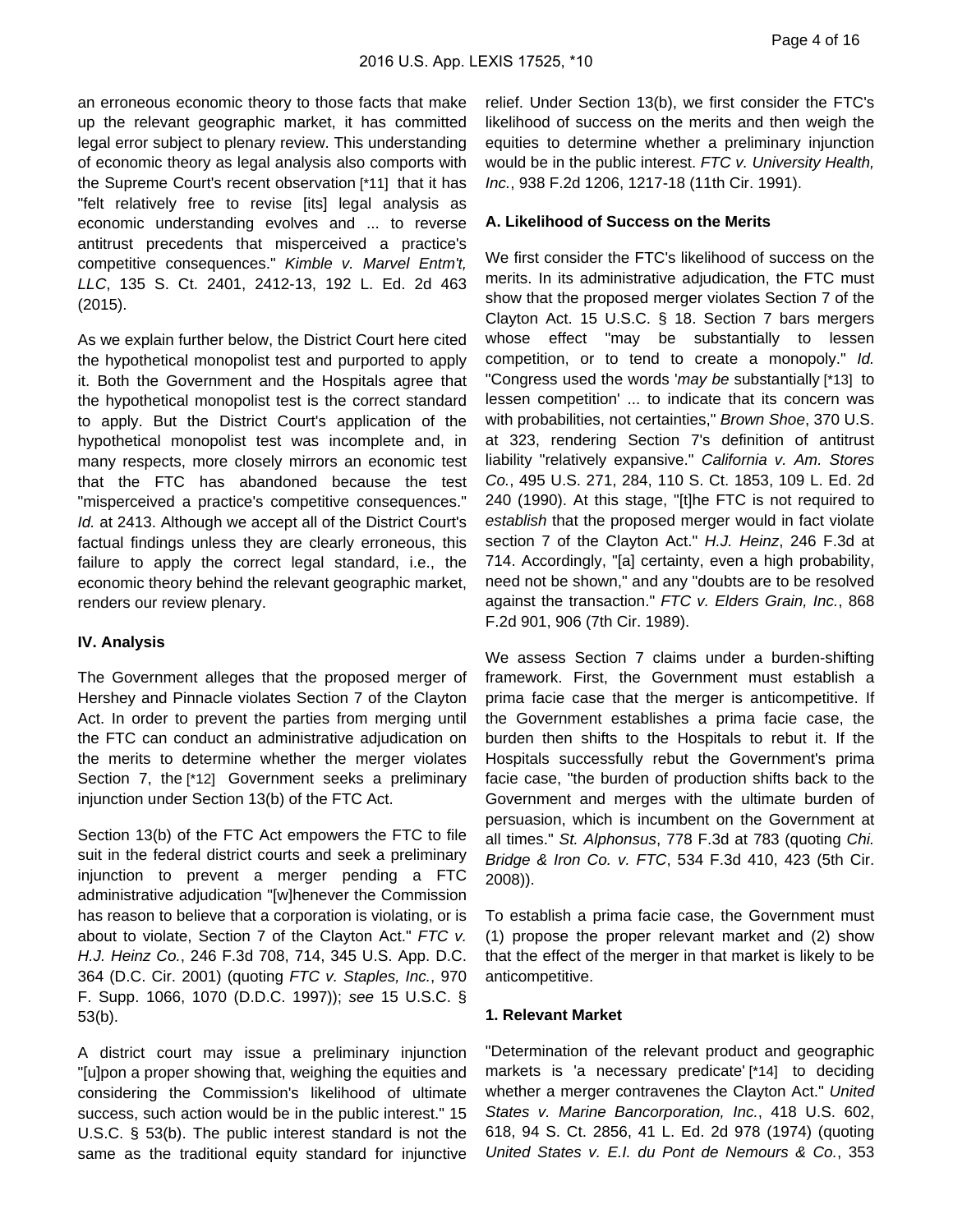U.S. 586, 593, 77 S. Ct. 872, 1 L. Ed. 2d 1057 (1957)). "Without a well-defined relevant market," an examination of the merger's competitive effects would be "without context or meaning." FTC v. Freeman Hosp., 69 F.3d 260, 268 (8th Cir. 1995). The relevant market is defined in terms of two components: the product market and the geographic market. Id.; see Brown Shoe, 370 U.S. at 324.

#### a. Relevant Product Market

There is no dispute as to the relevant product market. The District Court found, and the parties stipulated, that the relevant product market is general acute care ("GAC") services sold to commercial payors. App. 9. GAC services comprise a number of "medical and surgical services that require an overnight hospital stay." Id. Though the parties agree as to the relevant product market, the Hospitals strongly dispute the relevant geographic market put forth by the Government.

#### b. Relevant Geographic Market

The relevant geographic market "is that area in which a potential buyer may rationally look for the goods or services he seeks." Gordon, 423 F.3d at 212. Determined within the specific context of each case, a market's geographic scope must "correspond to the commercial realities of the industry" being considered and "be economically significant." Brown Shoe, 370 U.S. at 336-37 (footnote and internal [\*15] quotation marks omitted). The plaintiff (here, the Government) bears the burden of establishing the relevant geographic market. St. Alphonsus, 778 F.3d at 784.

A common method employed by courts and the FTC to determine the relevant geographic market is the hypothetical monopolist test. Under the Horizontal Merger Guidelines issued by the U.S. Department of Justice's Antitrust Division and the FTC, if a hypothetical monopolist could impose a small but significant nontransitory increase in price ("SSNIP")<sup>1</sup> in the proposed market, the market is properly defined. Merger Guidelines,  $\S$  4, at 7-8.<sup>2</sup> If, however, consumers would

respond to a SSNIP by purchasing the product from outside the proposed market, thereby making the SSNIP unprofitable, the proposed market definition is too narrow. Id. Important for our purposes, both the Government and the Hospitals agree that this test should govern the instant appeal. See Gov't Br. 25; Hosps. Br. 17-20.

The Government argues, as it did before the District Court, that the relevant geographic market is the "Harrisburg area." More specifically, the four counties encompassing and immediately surrounding Harrisburg, Pennsylvania: Dauphin, Cumberland, Lebanon, and Perry counties.

The District Court rejected the Government's proposed geographic market. It first observed that 43.5% of Hershey's patients—11,260 people—travel to Hershey from outside the four-county area, which "strongly indicate[d] that the FTC had created a geographic market that [was] too narrow because it does not appropriately account for where the Hospitals, particularly Hershey, draw their business." App. 13. Second, it held that the nineteen hospitals within a sixtyfive-minute drive of Harrisburg "would readily offer consumers an alternative" to accepting a SSNIP. Id. Finally, the District Court found it "extremely compelling" that the Hospitals had entered into private agreements with the two largest insurers in Central Pennsylvania, ensuring that post-merger rates would not increase for five years with one insurer and ten years with the other. App. 13-14. Refusing to "blind [itself] to this reality," the District [\*17] Court declined to "prevent [the] merger based on a prediction of what might happen to negotiating position and rates in 5 years." App. 14. The failure to propose the proper relevant geographic market was fatal to the Government's motion, and the District Court denied the preliminary injunction request.

We conclude that the District Court erred in both its formulation and its application of the proper legal test. Although the District Court correctly identified the hypothetical monopolist test, its decision reflects neither the proper formulation nor the correct application of that test. We find three errors in the District Court's analysis. First, by relying almost exclusively on the number of patients that enter the proposed market, the District Court's analysis more closely aligns with a discredited economic theory, not the hypothetical monopolist test. Second, the District Court focused on the likely response of patients to a price increase, completely neglecting any mention of the likely response of insurers. Third, the District Court grounded its

<sup>1</sup> The SSNIP is typically about 5%. U.S. Dep't of Justice & Fed. Trade Comm'n, Horizontal Merger Guidelines, § 4.1.2, at 10 (2010) ("Merger Guidelines").

<sup>2</sup> "Although the Merger Guidelines are not binding on the courts, they are often used as persuasive authority." St. Alphonsus, 778 F.3d at 784 n.9 (citations and internal quotation [\*16] marks omitted).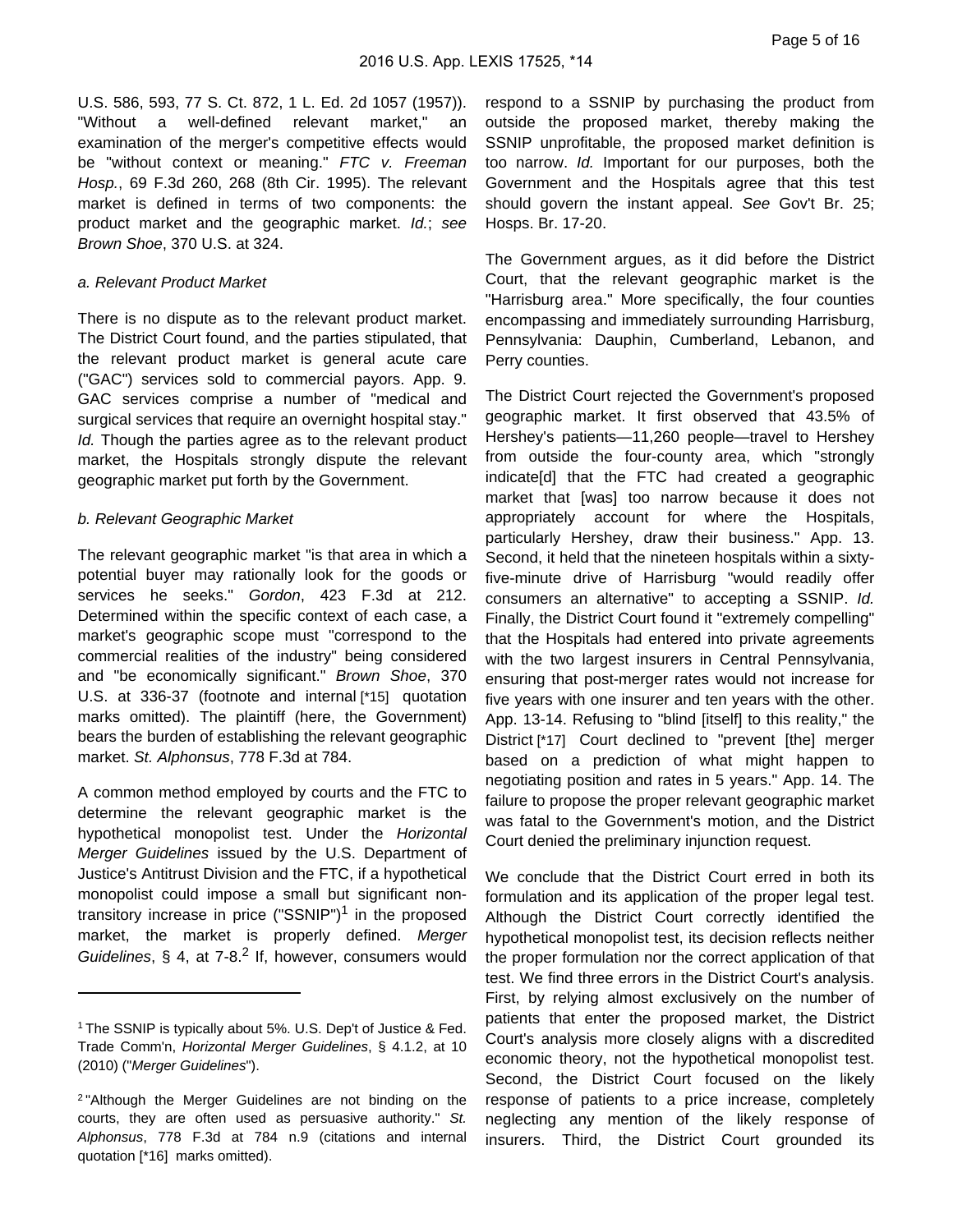reasoning, in part, on the private agreements between the Hospitals and two insurers, even though these types of private contracts are [\*18] not relevant to the hypothetical monopolist test.

#### i. Formulation of the Legal Test

In formulating the legal standard for the relevant geographic market, the District Court relied primarily on the Eighth Circuit's decision in Little Rock Cardiology, 591 F.3d 591. According to the District Court, to determine the geographic market, a court must apply a two-part test. First, it must determine "the market area in which the seller operates, its trade area." App. 12 (internal quotation marks omitted) (quoting Little Rock Cardiology, 591 F.3d at 598). Second, it "must then determine whether a plaintiff has alleged a geographic market in which only a small percentage of purchasers have alternative suppliers to whom they could practicably turn in the event that a defendant supplier's anticompetitive actions result in a price increase." Id. (quoting Little Rock Cardiology, 591 F.3d at 598). Under the District Court's inquiry, the "end goal" of the relevant geographic market analysis is "to delineate a geographic area where, in the medical setting, few patients leave ... and few patients enter." Id. (alteration in original; internal quotation marks omitted) (quoting Little Rock Cardiology, 591 F.3d at 598).

This formulation of the relevant geographic market test is inconsistent with the hypothetical monopolist test. Rather, it is one-half of a different [\*19] test utilized in non-healthcare markets to define the relevant geographic market: the Elzinga-Hogarty test. The Elzinga-Hogarty test consists of two separate measurements: first, the number of customers who come from outside the proposed market to purchase goods and services from inside of it, and, second, the number of customers who reside inside the market but leave that market to purchase goods and services.

The Elzinga-Hogarty test was once the preferred method to analyze the relevant geographic market and was employed by many courts. See, e.g., California v. Sutter Health Sys., 130 F. Supp. 2d 1109, 1120-24 (N.D. Cal. 2001); FTC v. Freeman Hosp., 911 F. Supp. 1213, 1217-21 (W.D. Mo.), aff'd, 69 F.3d 260 (8th Cir. 1995); United States v. Rockford Mem'l Corp., 717 F. Supp. 1251, 1266-78 (N.D. Ill. 1989), aff'd, 898 F.2d 1278 (7th Cir. 1990). But subsequent empirical research demonstrated that utilizing patient flow data to determine the relevant geographic market resulted in overbroad markets with respect to hospitals. Professor Elzinga himself testified before the FTC that this method "was not an appropriate method to define geographic markets in the hospital sector." In re Evanston Northwestern Healthcare Corp., 2007 FTC LEXIS 210, 2007 WL 2286195, at \*64 (F.T.C. Aug. 6, 2007).

The Hospitals dispute that the District Court's formulation of the relevant geographic market standard is the Elzinga-Hogarty test. The District Court's opinion does not specifically name or address Elzinga-Hogarty; neither does the Eighth Circuit's opinion in Little Rock Cardiology. But [\*20] Little Rock Cardiology's statement that the market is one in which "'few' patients leave ... and 'few' patients enter," 591 F.3d at 598 (alteration in original), is a direct quote from Rockford Memorial, 717 F. Supp. at 1267.

In Rockford Memorial, the Northern District of Illinois, after observing that, "[i]deally, an area should be delineated where 'few' patients leave an area and 'few' patients enter an area to obtain hospital services," immediately outlined a step-by-step methodology put forward by the defendants' expert "to implement the Elzinga-Hogarty test." Id. This methodology proceeded as follows: first, determine the merging hospitals' service area; second, determine the collective service area of all hospitals located within the merging hospitals' service area (this area satisfies the "little out from inside" test); finally, determine the area containing those hospitals that supply 90% of all the business that comes from patients residing in the collective service area (this area satisfies the "little in from outside" test). Id.

The standard articulated by the District Court in this case parallels the standard from Rockford Memorial, which the Rockford Memorial court acknowledged was based on Elzinga-Hogarty. And the District Court's [\*21] analysis here proceeded in accordance with the way it articulated the standard. Consistent with this "few patients leave ... and few patients enter" test, the District Court relied primarily on the fact that 43.5% of Hershey's patients travel from outside of the Harrisburg area (the Government's proposed geographic market) in order to receive GAC services. This number is a measure of patient inflows—one of the two primary measurements relevant to the Elzinga-Hogarty analysis.

As the amici curiae Economics Professors<sup>3</sup> have

<sup>3</sup> Amici are a group of 36 economics professors—including Professor Elzinga—who argue that the District Court engaged in faulty economic reasoning, particularly with regard to geographic market definition.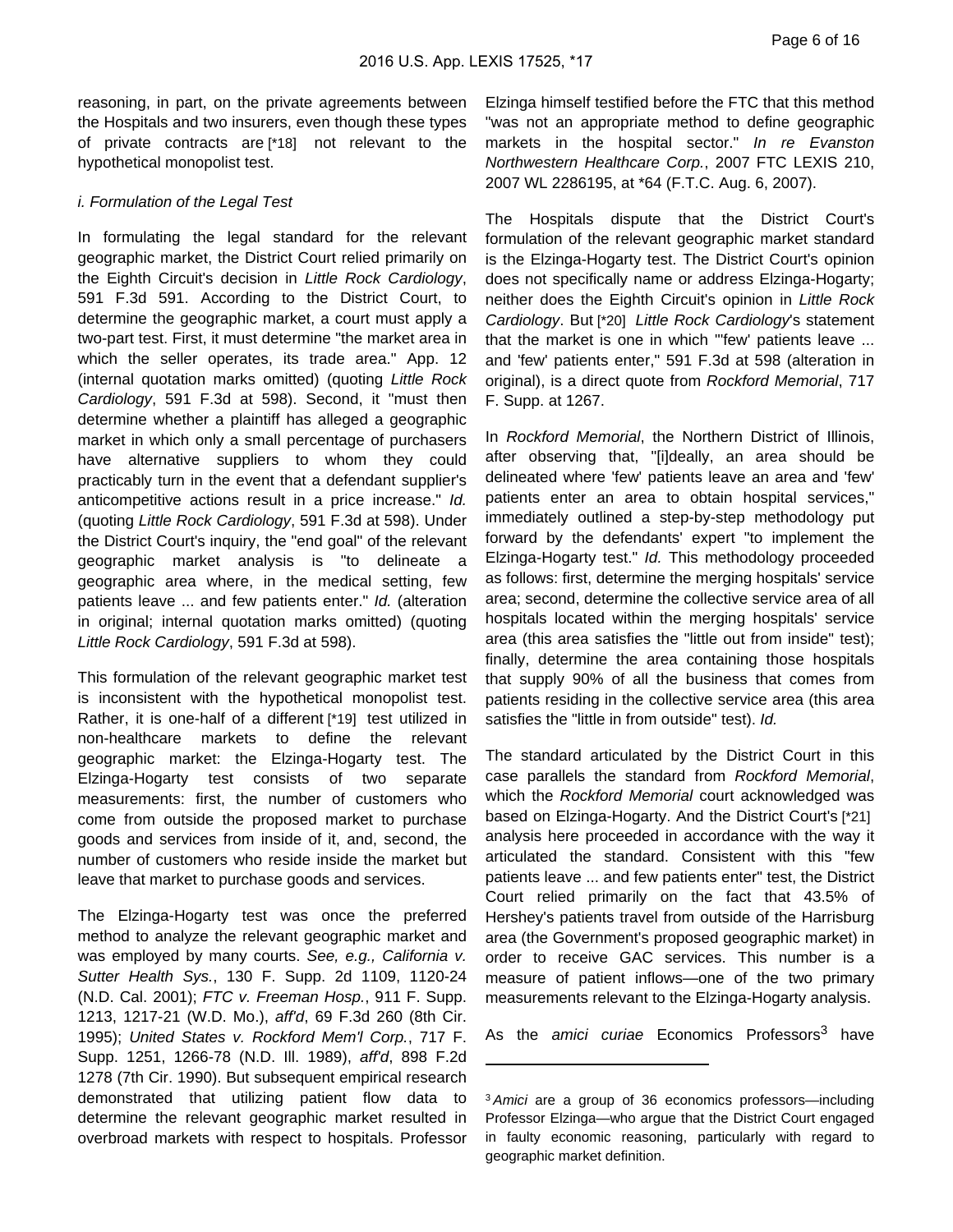persuasively demonstrated, patient flow data—such as the 43.5% number emphasized by the District Court—is particularly unhelpful in hospital merger cases because of two problems: the "silent majority fallacy" and the "payor problem." See Br. of Amici Curiae Economics Professors 11-17. "The silent majority fallacy is the false assumption that patients who travel to a distant hospital to obtain care significantly constrain the prices that the closer hospital charges to patients who will not travel to other hospitals." Evanston Northwestern, 2007 FTC LEXIS 210, 2007 WL 2286195, at \*64 (citing testimony of Professor Elzinga). The constraining effect is nonexistent because patient decisions are based mostly on non-price factors, such [\*22] as location or quality of services. This fallacy is particularly salient here, where the District Court relied almost exclusively on the fact that Hershey attracts many patients from outside of the Harrisburg area. In deciding that patients who travel to Hershey would turn to other hospitals outside of Harrisburg if the merger gave rise to higher prices, the District Court did not consider that Hershey is a leading academic medical center that provides highly complex medical services. We are skeptical that patients who travel to Hershey for these complex services would turn to other hospitals in the area.

Although the District Court did not employ strict cutoffs to determine whether too many patients enter or leave the proposed market, the silent majority fallacy renders the test employed by the District Court unreliable even in the absence of precise thresholds. In other words, the inadequacy of using patient flow data to determine the geographic market does not depend on whether the [\*23] District Court used an exact percentage or whether it used a more flexible approach: relying solely on patient flow data is not consistent with the hypothetical monopolist test.<sup>4</sup>

Moreover, even assuming [\*24] that relying strictly on patient flow data is consistent with the hypothetical monopolist test, the District Court did not consider the other half of the equation: patient outflows. The Government presented undisputed evidence that 91% of patients who live in Harrisburg receive GAC services in the Harrisburg area. Gov't Br.  $10<sup>5</sup>$  Such a high number of patients who do not travel long distances for healthcare supports the Government's contention that GAC services are inherently local and that, in turn, payors would not be able to market a healthcare plan to Harrisburg-area residents that did not include Harrisburg-area hospitals. Although the District Court was not required to cite every piece of evidence it received, or even on which it relied, citing only patient inflows and ignoring patient outflows creates a misleading picture of the relevant geographic market.

#### ii. Likely Response of Payors

The next problem with utilizing patient flow data—the payor problem—underscores the second error committed by the District [\*25] Court. By utilizing patient flow data as its primary evidence that the relevant market was too narrow, the District Court failed to properly account for the likely response of insurers in the face of a SSNIP. In fact, it completely neglected any mention of the insurers in the healthcare market. This incorrect focus reflects a misunderstanding of the "commercial realities" of the healthcare market. Brown Shoe, 370 U.S. at 336.

As the FTC and several courts have recognized, the healthcare market is represented by a two-stage model of competition. See St. Alphonsus, 778 F.3d at 784 n.10 (calling the two-stage model the "accepted model"). In the first stage, hospitals compete to be included in an insurance plan's hospital network. In the second stage, hospitals compete to attract individual members of an insurer's plan. Gregory Vistnes, Hospitals, Mergers, and Two-Stage Competition, 67 Antitrust L.J. 671, 672 (2000). Patients are largely insensitive to healthcare prices because they utilize insurance, which covers the majority of their healthcare costs. Because of this, our analysis must focus, at least in part, on the payors who will feel the impact of any price increase. Id. at 682, 692.

The Hospitals argue that there is no fundamental

<sup>4</sup> The Hospitals further dispute that the District Court applied the Elzinga-Hogarty test because, according to the Hospitals, Elzinga-Hogarty is a "static" test in which courts look at patient inflows and outflows and, upon reaching a certain threshold, stop the inquiry and decide whether the numbers support the relevant geographic market. The Hospitals characterize the District Court's analysis as "dynamic," claiming that, although it considered the patient inflow measure, it did not stop at that finding. The difference, the Hospitals claim, is that the District Court considered that these patients—the 43.5% that travel to Hershey—could practicably utilize a different hospital to defeat a price increase. However, in arriving at the conclusion that patients would turn to other hospitals, the District Court relied exclusively on this measure of patient inflow, save its observation that Central Pennsylvania is largely rural and

often requires driving large distances for services. App. 13.

<sup>5</sup> We cite to the parties' briefs for facts in the sealed record that have been made public by virtue of the parties' without objection including them in their publicly-filed briefs.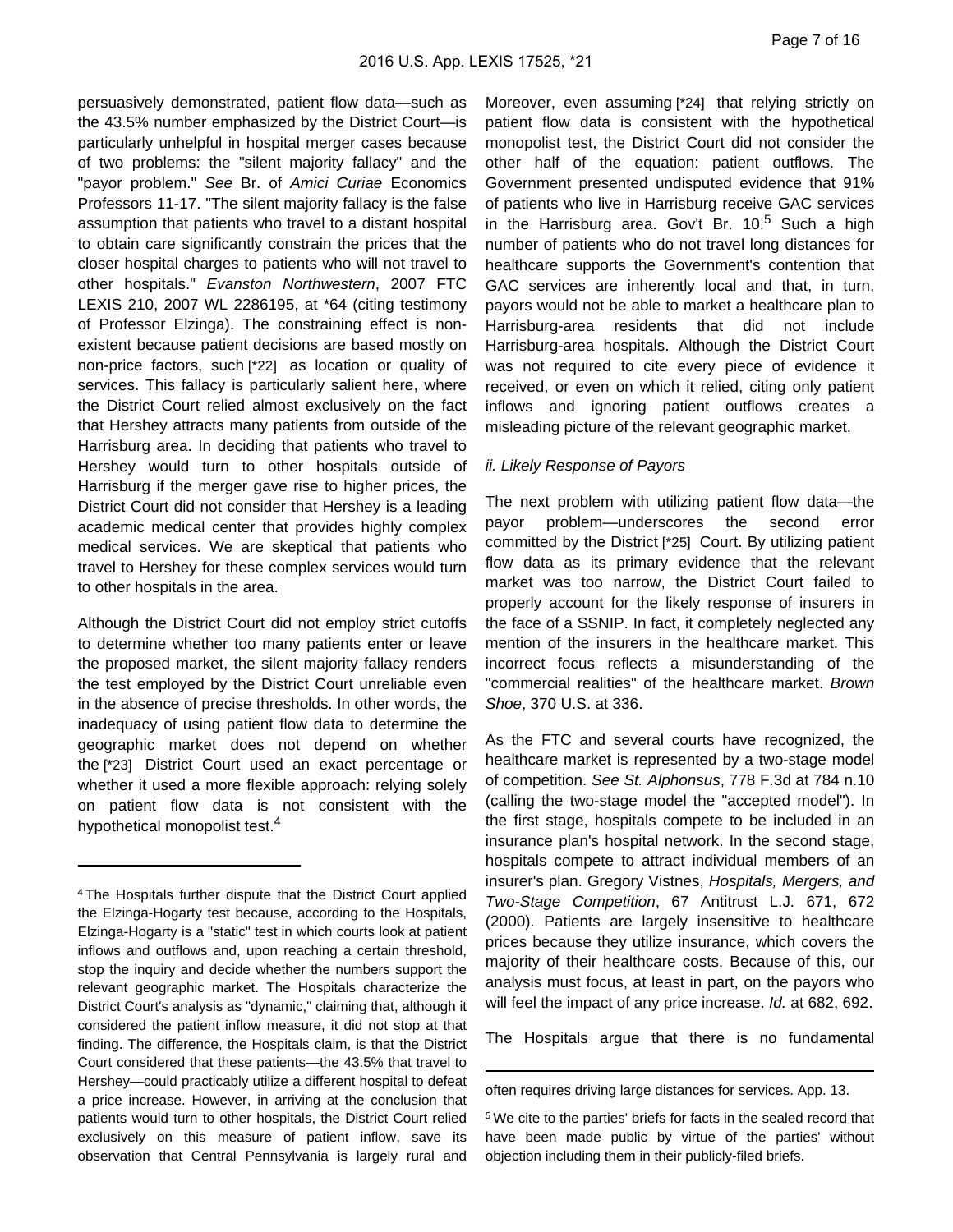difference between analyzing the likely response of consumers [\*26] through the patient or the payor perspective. We disagree. Patients are relevant to the analysis, especially to the extent that their behavior affects the relative bargaining positions of insurers and hospitals as they negotiate rates. But patients, in large part, do not feel the impact of price increases.<sup>6</sup> Insurers do. And they are the ones who negotiate directly with the hospitals to determine both reimbursement rates and the hospitals that will be included in their networks.

Imagine that a hospital raised the cost of a procedure [\*27] from \$1,000 to \$2,000. The patient who utilizes health insurance will still have the same out-ofpocket costs before and after the price increase. It is the insurer who will bear the immediate impact of that price increase. Not until the insurer passes that cost on to the patient in the form of higher premiums will the patient feel the impact of that price increase. And even then, the cost will be spread among many insured patients; it will not be felt solely by the patient who receives the higher-priced procedure. This is the commercial reality of the healthcare market as it exists today.

Thus, consistent with the mandate to determine the relevant geographic market taking into account the commercial realities of the specific industry involved, Brown Shoe, 370 U.S. at 336, when we apply the hypothetical monopolist test, we must also do so through the lens of the insurers: if enough insurers, in the face of a small but significant non-transitory price increase, would avoid the price increase by looking to hospitals outside the proposed geographic market, then the market is too narrow. This view has been confirmed by several courts. E.g., St. Alphonsus, 778 F.3d at 784 & n.10; see also FTC v. OSF Healthcare Sys., 852 F. Supp. 2d 1069, 1083-85 (N.D. Ill. 2012) (concluding that managed care organizations will not be [\*28] an effective constraint on the ability of the merged entity to use its market power to raise prices). It is also consistent with the FTC's view. In re ProMedica Health

Sys., 2012 FTC LEXIS 60, 2012 WL 1155392, at \*1-10, \*23 n.28 (F.T.C. Mar. 28, 2012), adopted as modified, 2012 FTC LEXIS 293, 2012 WL 2450574 (F.T.C. June 25, 2012). It was error for the District Court to completely disregard the role that insurers play in the healthcare market.

We do not mean to suggest that, in the healthcare context, considering the effect of a price increase on patients constitutes error standing alone. Patients, of course, are relevant. For instance, an antitrust defendant may be able to demonstrate that enough patients would buy a health plan marketed to them with no in-network hospital in the proposed geographic market. It would necessarily follow that those patients who purchased the health plan would have to turn to hospitals outside the relevant market (lest they pay significant out-of-pocket costs for an out-of-network hospital). In this scenario, patient response is clearly important, but it is not important with respect to patients' response to the price increase demanded by the postmerger Hospitals. The District Court here did not address this correlated behavior. And although it is possible that this scenario could play out in some healthcare market, [\*29] to assume that it would in Harrisburg defies the payors' testimony. The payors repeatedly said that they could not successfully market a plan in the Harrisburg area without Hershey and Pinnacle. In fact, one payor that attempted to do just that (with Holy Spirit, a Harrisburg-area hospital, no less) lost half of its membership. Gov't Br. 13-14. That is to say nothing about whether payors would be able to successfully market a plan without any Harrisburg-area hospital, which is the less burdensome question the Government was tasked with answering under the hypothetical monopolist test.

#### iii. Private Pricing Agreements

Finally, the District Court erred in resting part of its analysis of the relevant geographic market on the private agreements between the Hospitals and the payors.<sup>7</sup> The District Court found it "extremely

<sup>&</sup>lt;sup>6</sup> The Hospitals put forth evidence that patients are becomingly increasingly sensitive to prices. Hosps. Br. 29. We do not disagree. But despite the increasing sensitivity of patients to pricing—e.g., through high-deductible plans, coinsurance, and tiered networks—the majority of patients do not feel the impact of the price of a specific procedure or at a specific hospital. The Hospitals' own study showed that only 2% of respondents considered out-of-pocket costs in choosing a hospital. Corrected Reply Br. 24. Moreover, the Hospitals have not drawn our attention to any specific evidence about the use of health plans that would result in price sensitivity to patients.

<sup>&</sup>lt;sup>7</sup> The Hospitals argue that the District Court did not rest its decision on the private agreements, and that, in fact, it had already come to the conclusion that the relevant geographic market was too narrow before it even discussed the private agreements. Although it is impossible for us to know the exact extent of the District Court's consideration of and reliance on the price agreements, the District Court clearly used the price agreements in its assessment of the relevant geographic market when, after noting that the Hospitals cannot walk away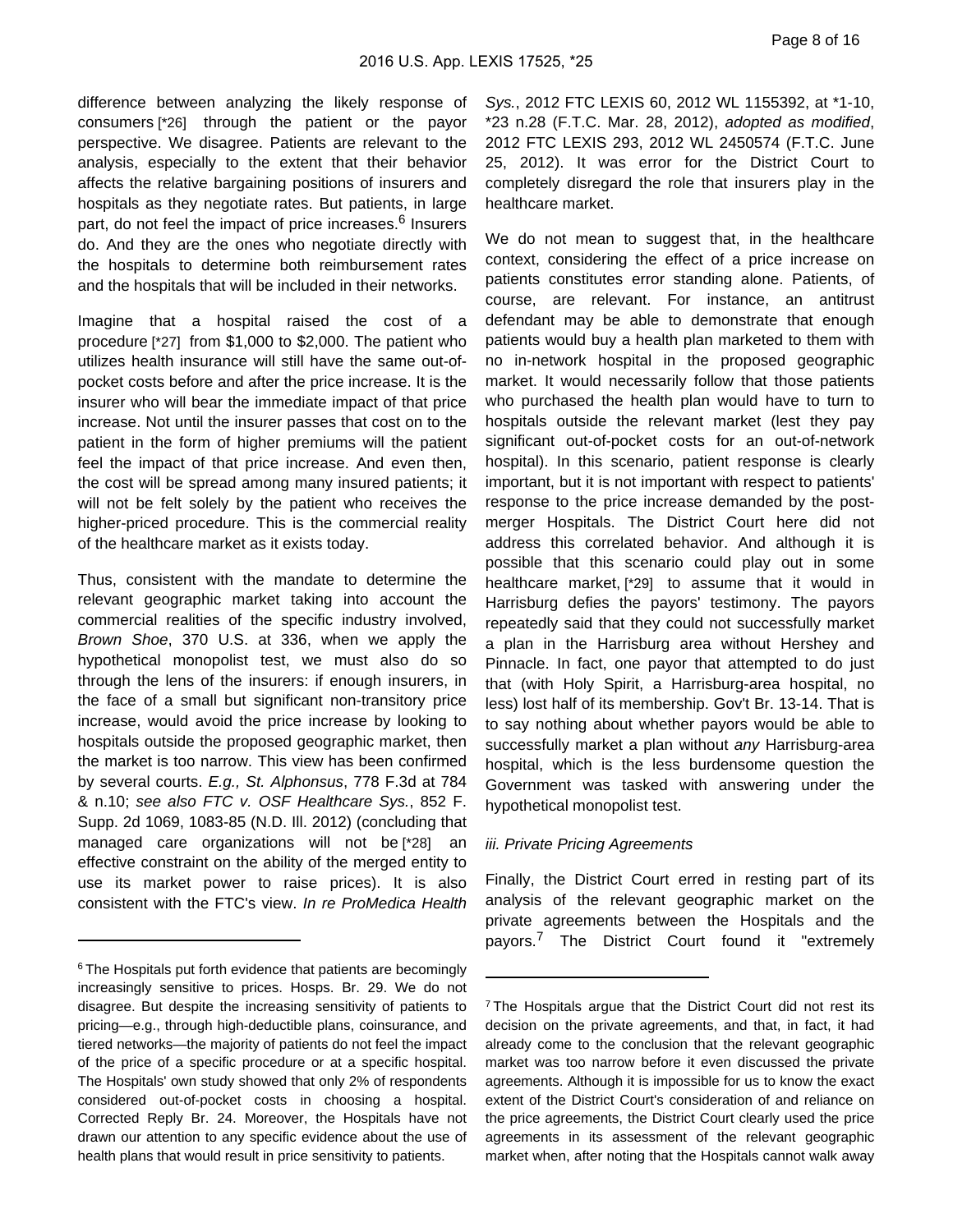compelling" that the Hospitals had already entered into contractual agreements with two of Central Pennsylvania's largest payors to maintain the existing rate structure for five years with Payor A and ten years with Payor B. App. 13-14. Because of the agreements, the District Court believed that the FTC was "asking the Court [to] prevent this merger based on a prediction of [\*30] what might happen to negotiating position and rates in 5 years." App. 14. It declined to make such a prediction "[i]n the rapidly-changing arena of healthcare and health insurance." Id.

This reasoning is flawed. We have previously cautioned that, in determining the relevant product market, private contracts are not to be considered. See Queen City Pizza, Inc. v. Domino's Pizza, Inc., 124 F.3d 430, 438- 39 (3d Cir. 1997). This same reasoning applies to the relevant geographic market. In determining the relevant market, we "look[] not to the contractual restraints assumed by a particular plaintiff," id., but instead, we answer whether a hypothetical monopolist could profitably impose a SSNIP.

For this reason, private contracts between merging parties and their customers have no place in the relevant geographic market analysis. The hypothetical monopolist test is exactly what its name suggests: hypothetical. This is for good reason. If we considered the agreements, then our inquiry would be simple: the Hospitals would not be able to profitably impose a SSNIP because the agreements forbid them from doing so. Determination of the relevant geographic market is a task for the courts, not for the merging entities. Although the District Court declined to predict what might happen [\*32] to negotiating position and rates, making predictions about parties' and consumers' behavior is exactly what we are asked to do. See United States v. Phila. Nat'l Bank, 374 U.S. 321, 362, 83 S. Ct. 1715, 10

from the two insurers or raise their rates for at least five years, it stated:

The Court simply cannot be blind to this reality when considering the import of the hypothetical monopolist test advanced by the Merger Guidelines. Thus, the FTC is essentially asking the Court [to] prevent this merger based on a prediction of what might happen to negotiating position and rates in 5 years.

App. 14. And regardless of whether the private agreements were the sole basis for, [\*31] or only a part of, the District Court's decision, we conclude that they are not at all relevant to the economic analysis. Thus, considering them, even if not relying on them, is error.

L. Ed. 2d 915 (1963) (noting that the question "whether the effect of the merger 'may be substantially to lessen competition' in the relevant market" requires a "prediction of [the merger's] impact upon competitive conditions in the future").

Moreover, if we allowed such private contracts to impact our analysis, any merging entity could enter into similar agreements—that may or may not be enforceable—to impermissibly broaden the scope of the relevant geographic market. This would enable antitrust defendants to escape effective enforcement of the antitrust laws. See Queen City Pizza, 124 F.3d at 438 ("Were we to adopt plaintiffs' position that contractual restraints render otherwise identical products noninterchangeable for purposes of relevant market definition, any exclusive dealing arrangement, output or requirement contract, or franchise tying agreement would support a claim for violation of antitrust laws."). Although private pricing agreements may be an effective tool for the FTC and merging parties to utilize in regulatory actions, they have no place in the antitrust analysis we engage in today.

\* [\*33] \* \*

These errors together render the District Court's analysis economically unsound and not reflective of the commercial reality of the healthcare market. In recent years, economists have concluded that the use of patient flow data does not accurately portray the relevant geographic market in the hospital merger context. Instead, economists have proposed, and the FTC has implemented, the hypothetical monopolist test. The realities of the healthcare market—in which payors negotiate prices for GAC services and will therefore feel the impact of any price increase—dictate that we consider the payors in our analysis. The District Court did not properly formulate the hypothetical monopolist test, nor did it properly apply that test. Because our antitrust analysis must be consistent with the evolution of economic understanding, Kimble, 135 S. Ct. at 2412- 13, and must be tied to the commercial realities of the specific industry at issue, Brown Shoe, 370 U.S. at 336, we hold that the District Court committed legal error in failing to properly formulate and apply the hypothetical monopolist test.

We emphasize, however, that our holding is narrow. We are not suggesting that the hypothetical monopolist test is the only test that the district courts may [\*34] use in determining whether the Government has met its burden to properly define the relevant geographic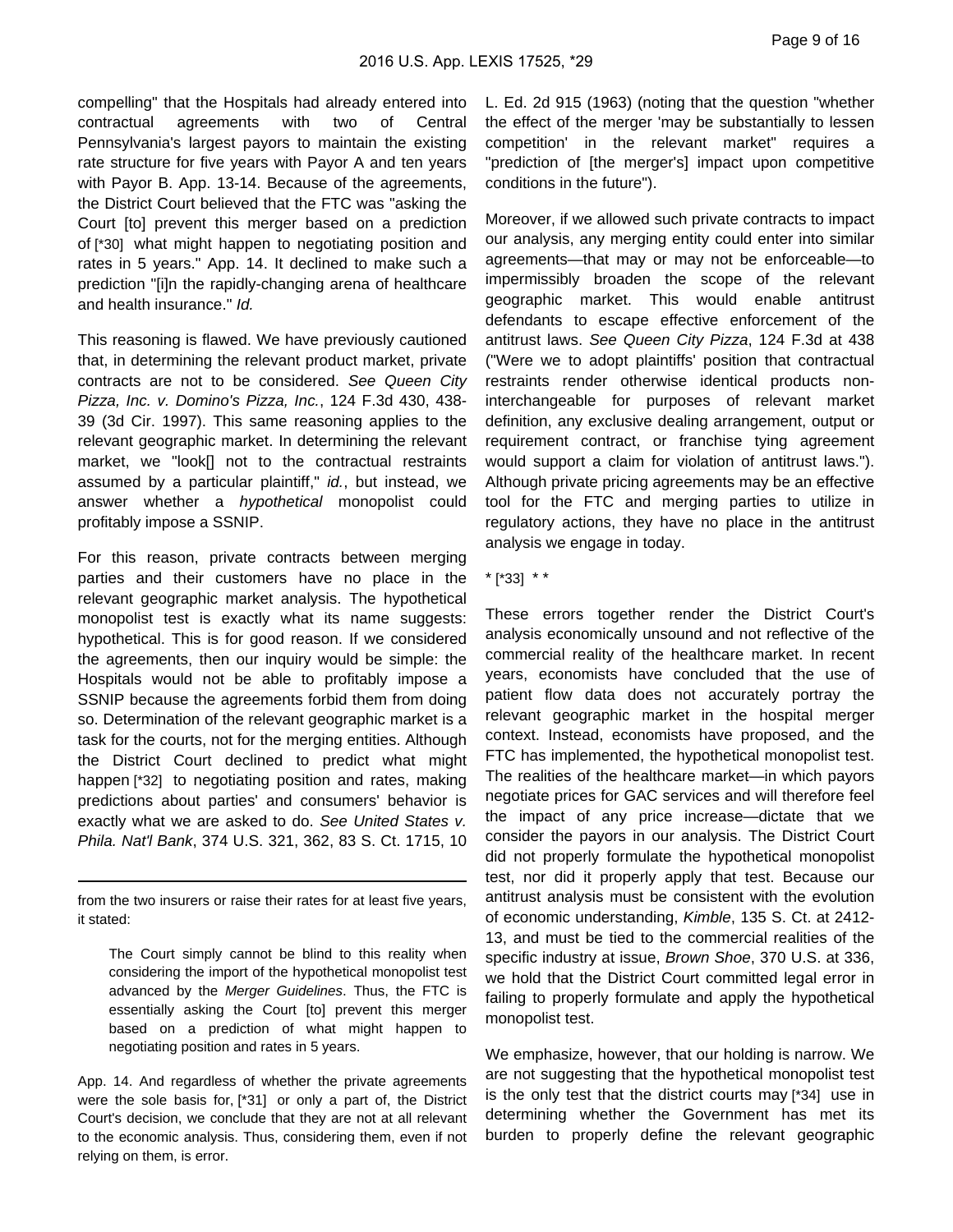market. In our case, the District Court, the Hospitals, and the Government all agreed that the hypothetical monopolist test was the proper standard to apply. The District Court identified the standard and purported to apply it. But in doing so, it incorrectly defined and misapplied that standard. This was error.

# iv. The Government Has Properly Defined the Relevant Geographic Market

Our conclusion that the District Court incorrectly formulated and misapplied the proper standard does not end the inquiry. We must still determine whether the Government has met its burden to properly define the relevant geographic market. We conclude that it has.

The Government presented extensive evidence showing that insurers would have no choice but to accept a price increase from a combined Hershey/Pinnacle in lieu of excluding the Hospitals from their networks. First, two of Central Pennsylvania's largest insurers—Payor A and Payor B—testified that they could not successfully market a network to employers without including at least one of the Hospitals. Gov't Br. 13-14, 37-38. Payor A's representative [\*35] stated in his deposition that "[y]ou wouldn't have a whole lot of choice" if Hershey and Pinnacle raised their prices following a merger and there was no price agreement; that "there would be no network without" a combined Hershey and Pinnacle; and that the combined entity would have more bargaining leverage. Id. at 14; see Corrected Reply Br. 13-14. He estimated that the insurer would lose half of its membership in Dauphin County if they tried to market a plan that excluded Pinnacle and Hershey. Gov't Br. 13-14; Corrected Reply Br. 14 n.9.

He further testified that the insurer previously used the possibility of creating a network that included only Holy Spirit and Hershey in the Harrisburg market in order to get Pinnacle to accept lower prices. Corrected Reply Br. 13. According to him, insurers used the separate existence of Pinnacle and Hershey at the bargaining table: in order to resist a large price increase from Pinnacle, Payor A threatened to form a network with Holy Spirit and Hershey, excluding Pinnacle. After making this threat, Payor A and Pinnacle were able to come to an agreement that included only modest rate increases. The representative conceded that, without the ability to create [\*36] a network with Hershey, this threat would not have been credible—Payor A could not have threatened to form a network with only Holy Spirit. Gov't Br. 15. This is strong evidence that the separate existence of Pinnacle and Hershey constrains prices.

A representative from a second large insurer, Payor B, also expressed concerns that the Hospitals would control greater than 50% of the market and would have too much leverage. Gov't Br. 16, 38. He testified that the insurer would need to market a combined Hershey/Pinnacle in its network in order to be marketable. Id. at 14-15, 37-38; Corrected Reply Br. 14. Employers in the area similarly stated that they would have a difficult time marketing a health plan without the Hospitals after the merger. Corrected Reply Br. 20 n.12.

The results of one natural experiment also support the insurer's testimony. From 2000 until 2014, Payor E was able to market a viable network in Harrisburg that included only Holy Spirit and Pinnacle but did not include Hershey. In August 2014, Pinnacle terminated its agreement with Payor E. After losing Pinnacle from its network, Payor E negotiated substantial discounts with Holy Spirit and large hospitals in York and Lancaster counties [\*37] and was able to offer plans at a substantial discount. Despite being priced much lower than its competitors, Payor E lost half its members, who switched to other health plans. Gov't Br. 13-14. Brokers informed the Payor E representative that it no longer had a viable network without Pinnacle, and even in the face of substantial discounts for Payor E's health plan, patients were willing to pay more to other insurers for health plans that included Hershey or Pinnacle. Corrected Reply Br. 16.

Finally, payors testified that they consider the Harrisburg area a distinct market and do not consider hospitals in other areas, such as York or Lancaster counties, to be suitable alternatives. Gov't Br. 18 & n.4.

The Hospitals argue that the payors have enough bargaining leverage that they would be able to defeat a SSNIP. In the Hospitals' view, the payors, which supply patients to the Hospitals, can threaten to exclude the Hospitals from their network; this would in turn cause the Hospitals to lose significant numbers of patients. Such a loss would render the SSNIP unprofitable and therefore does not satisfy the hypothetical monopolist test. No one disputes that the parties both have bargaining leverage [\*38] when negotiating reimbursement rates. The question here, however, is whether the merger will cause such a significant increase in the Hospitals' bargaining leverage that they will be able to profitably impose a SSNIP and, in the face of demand for the SSNIP, whether the payors will be forced to accept it. In other words, whatever leverage the payors will have after the merger, they have that leverage now. The Government's evidence shows that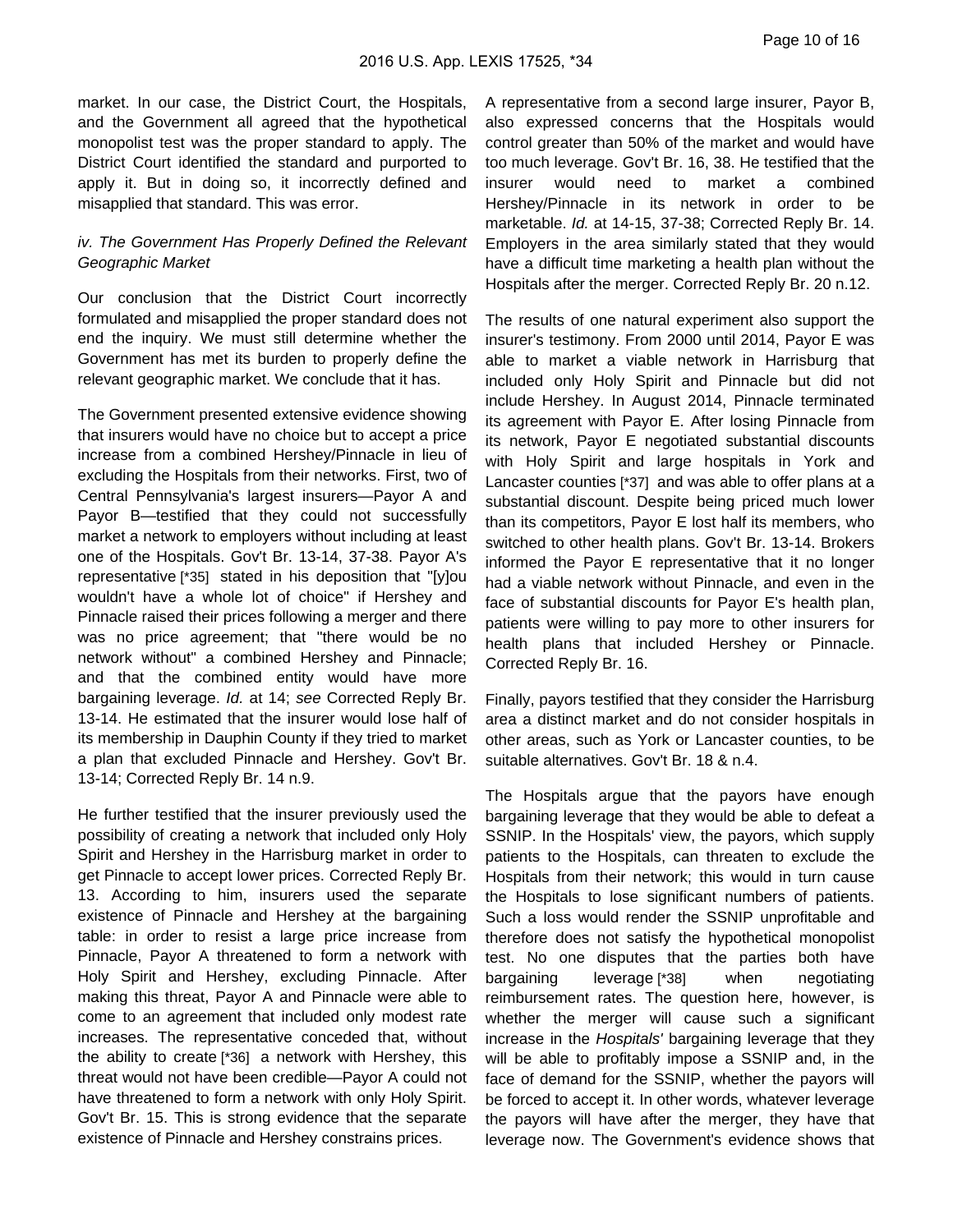the increase in the Hospitals' bargaining leverage as a result of the merger will allow the post-merger combined Hershey/Pinnacle to profitably impose a SSNIP on payors.

All of the aforementioned evidence answered an even narrower question than the one presented: the Government was not required to show that payors would accept a price increase rather than excluding the merged Hershey/Pinnacle entity from their networks; it was required to show only that payors would accept a price increase rather than excluding all of the hospitals in the Harrisburg area. That is the inquiry under the hypothetical monopolist test. Considering the evidence put forth by the Government, we conclude that the Government has met its burden to properly define the relevant [\*39] geographic market. It is the four-county Harrisburg area.

### **2. Prima Facie Case**

"Once the relevant geographic market is determined, a prima facie case is established if the plaintiff proves that the merger will probably lead to anticompetitive effects in that market." St. Alphonsus, 778 F.3d at 785. Market concentration is a useful indicator of the likely competitive, or anticompetitive, effects of a merger. Merger Guidelines, § 5.3, at 18; see also H.J. Heinz, 246 F.3d at 715-16 ("Increases in concentration above certain levels are thought to raise a likelihood of interdependent anticompetitive conduct." (internal quotation marks and alterations omitted)).

Market concentration is measured by the Herfindahl-Hirschman Index ("HHI"). The HHI is calculated by summing the squares of the individual firms' market shares. In determining whether the HHI demonstrates a high market concentration, we consider both the postmerger HHI number and the increase in the HHI resulting from the merger. Merger Guidelines, § 5.3, at 18-19. A post-merger market with a HHI above 2,500 is classified as "highly concentrated," and a merger that increases the HHI by more than 200 points is "presumed to be likely to enhance market power." Id. § 5.3, at 19. The Government can establish a [\*40] prima facie case simply by showing a high market concentration based on HHI numbers. See St. Alphonsus, 778 F.3d at 788 ("The extremely high HHI on its own establishes the prima facie case."); H.J. Heinz, 246 F.3d at 716 ("Sufficiently large HHI figures establish the FTC's prima facie case that a merger is anti-competitive.").

The Government put forth undisputed evidence that the

post-merger HHI is 5,984—more than twice that of a highly concentrated market. The increase in HHI is 2,582—well beyond the 200-point increase that is presumed likely to enhance market power. Gov't Br. 20. These numbers, the accuracy of which the Hospitals conceded at oral argument, are significantly higher than post-merger HHIs and HHI increases that other courts have deemed presumptively anticompetitive. See ProMedica Health Sys., Inc. v. FTC, 749 F.3d 559, 568 (6th Cir. 2014) (post-merger HHI of 4,391 and HHI increase of 1,078 was presumptively anticompetitive), cert. denied, 135 S. Ct. 2049, 191 L. Ed. 2d 956 (2015); H.J. Heinz, 246 F.3d at 716 (post-merger HHI of 4,775 and HHI increase of 510 was presumptively anticompetitive). Furthermore, the Government has alleged that the post-merger combined Hershey/Pinnacle will control 76% of the market in Harrisburg. Gov't Br. 3-4, 20. Together, these numbers demonstrate that the merger is presumptively anticompetitive.

# **3. Rebutting the Prima Facie Case** [\*41]

Once the Government has established a prima facie case that the merger may substantially lessen competition, the burden shifts to the Hospitals to rebut the Government's prima facie case. In order to rebut the prima facie case, the Hospitals must show either that the combination would not have anticompetitive effects or that the anticompetitive effects of the merger will be offset by extraordinary efficiencies resulting from the merger. See H.J. Heinz, 246 F.3d at 718-25. The Hospitals present two efficiencies-based defenses. First, they put forth considerable evidence in an attempt to show that the merger will produce pro-competitive effects, including relieving Hershey's capacity constraints and allowing Hershey to avoid construction of an expensive bed tower that would save \$277 million—savings which could be passed on to patients. Second, the Hospitals claim that the merger will enhance their efforts to engage in risk-based contracting. And finally, in addition to their efficiencies defense, the Hospitals argue that, because of repositioning by other hospitals in the area, the merger will not have anticompetitive effects.

### a. Efficiencies Defense

We note at the outset that we have never formally adopted the efficiencies [\*42] defense. Neither has the Supreme Court. Contrary to endorsing such a defense, the Supreme Court has instead, on three occasions, cast doubt on its availability. First, in Brown Shoe, the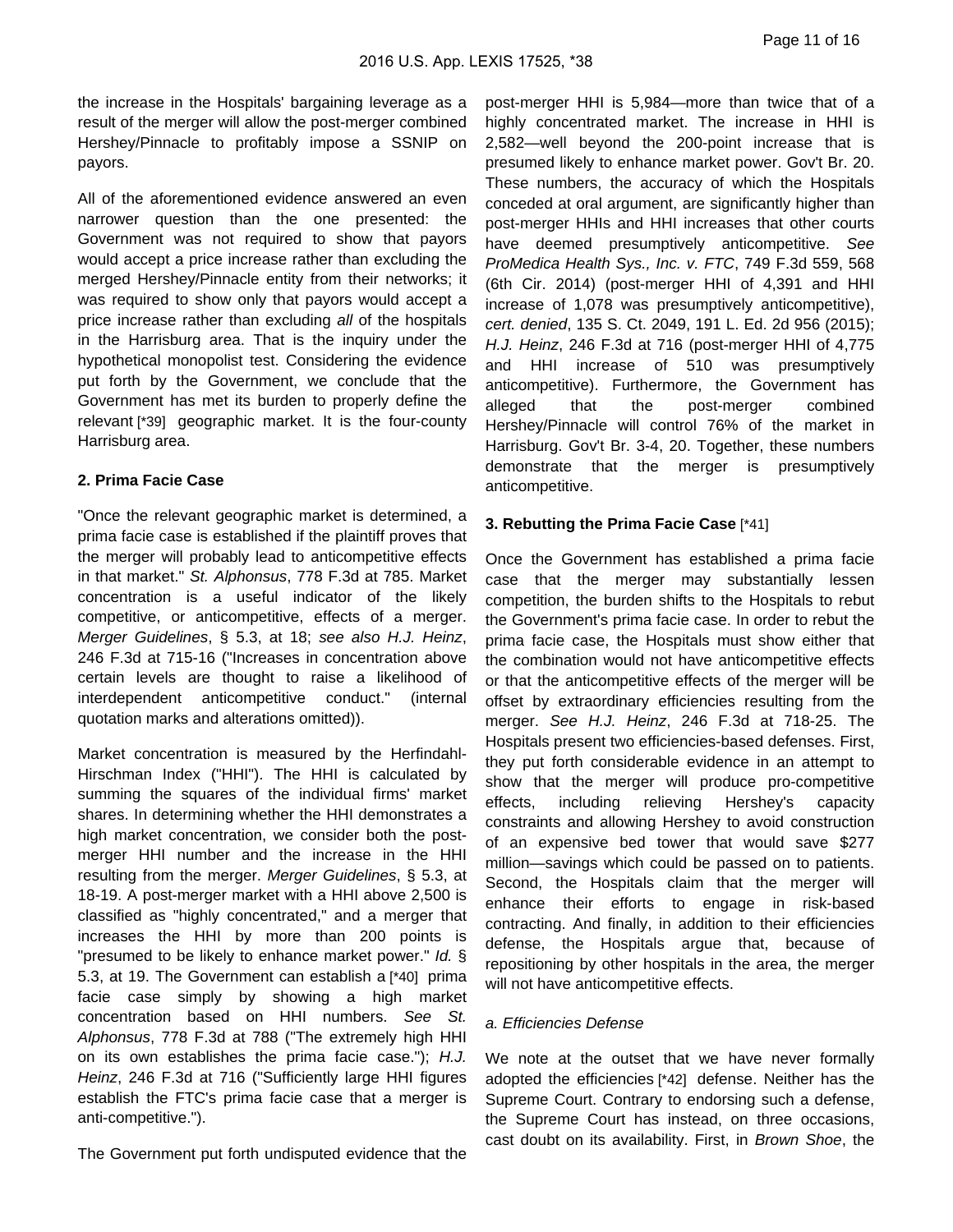Supreme Court, though acknowledging that mergers may sometimes produce benefits that flow to consumers, reasoned that "Congress appreciated that occasional higher costs and prices might result from the maintenance of fragmented industries and markets. It resolved these competing considerations in favor of decentralization." 370 U.S. at 344. Next, in Philadelphia National Bank, the Supreme Court made clear that

a merger the effect of which "may be substantially to lessen competition" is not saved because, on some ultimate reckoning of social or economic debits and credits, it may be deemed beneficial. ... Congress determined to preserve our traditionally competitive economy. It therefore proscribed anticompetitive mergers, the benign and the malignant alike, fully aware, we must assume, that some price might have to be paid.

374 U.S. at 371. Finally, in FTC v. Procter & Gamble Co., 386 U.S. 568, 87 S. Ct. 1224, 18 L. Ed. 2d 303 (1967), the Supreme Court cautioned that "[p]ossible economies cannot be used as a defense to illegality." Id. at  $580.8$ 

Based on this language and on the Clayton Act's silence on the issue, we are skeptical that such an efficiencies defense even exists. Nevertheless, other courts of appeals have held that the efficiencies defense is cognizable. E.g., University Health, 938 F.2d at 1222 ("We think ... that an efficiency defense to the government's prima facie case in section 7 challenges is appropriate in certain circumstances."). And still others have analyzed the efficiencies to determine whether they might overcome the presumption of illegality. See St. Alphonsus, 778 F.3d at 788-92 (expressing skepticism that the defense exists but nevertheless addressing it); H.J. Heinz, 246 F.3d at 720 (acknowledging that the Supreme Court has never "sanctioned the use of the efficiencies defense," but noting that "the trend among lower courts is to recognize

the defense"); [\*44] see also ProMedica Health, 749 F.3d at 571 (recognizing that merging parties often put forth the efficiencies defense). The FTC's Merger Guidelines also recognize the defense. See Merger Guidelines, § 10, at 30 ("The Agencies will not challenge a merger if cognizable efficiencies are of a character and magnitude such that the merger is not likely to be anticompetitive in any relevant market."). Because we conclude that the Hospitals cannot clearly show that their claimed efficiencies will offset any anticompetitive effects of the merger, we need not decide whether to adopt or reject the efficiencies defense. However, because the District Court concluded otherwise, we address the requirements of the efficiencies defense and each of the Hospitals' claimed benefits in turn.

Those courts of appeals to recognize the defense have articulated several requirements, which are also found in the Merger Guidelines. In order to be cognizable, the efficiencies must, first, offset the anticompetitive concerns in highly concentrated markets. See St. Alphonsus, 778 F.3d at 790. Second, the efficiencies must be "merger specific," id.—meaning, "they must be efficiencies that cannot be achieved by either company alone." H.J. Heinz, 246 F.3d at 722. Otherwise, "the merger's ... benefits [could] [\*45] be achieved without the concomitant loss of a competitor." Id. Third, the efficiencies "must be verifiable, not speculative," St. Alphonsus, 778 F.3d at 791; they "must be shown in what economists label 'real' terms." University Health, 938 F.2d at 1223 (quoting Procter & Gamble, 386 U.S. at 604 (Harlan, J., concurring)). Finally, the efficiencies must not arise from anticompetitive reductions in output or service. Merger Guidelines, § 10, at 30.

Remaining cognizant that the "language of the Clayton Act must be the linchpin of any efficiencies defense," and that the Clayton Act speaks in terms of "competition," we must emphasize that "a successful efficiencies defense requires proof that a merger is not, despite the existence of a prima facie case, anticompetitive." St. Alphonsus, 778 F.3d at 790. The presumption of illegality may be overcome only where the defendants "demonstrate that the intended acquisition would result in significant economies and that these economies ultimately would benefit competition and, hence, consumers." University Health, 938 F.2d at 1223.

Efficiencies are not the same as equities. In assessing whether a preliminary injunction may issue in a Section 7 case, a court must always weigh the equities as part of its determination that granting the injunction would be

<sup>&</sup>lt;sup>8</sup> Some commentators have argued that, because the efficiencies defense has never been squarely [\*43] presented to the Supreme Court, the issue has never been definitively decided. Moreover, they suggest that, although possible economies are not a defense, efficiencies that do not lessen competition and are certain, as opposed to merely possible, may be enough to rebut the presumption of illegality. See Mark N. Berry, Efficiencies and Horizontal Mergers: In Search of a Defense, 33 San Diego L. Rev. 515, 525 (1996); Timothy J. Muris, The Efficiency Defense Under Section 7 of the Clayton Act, 30 Case W. Res. L. Rev. 381, 412-13 (1980).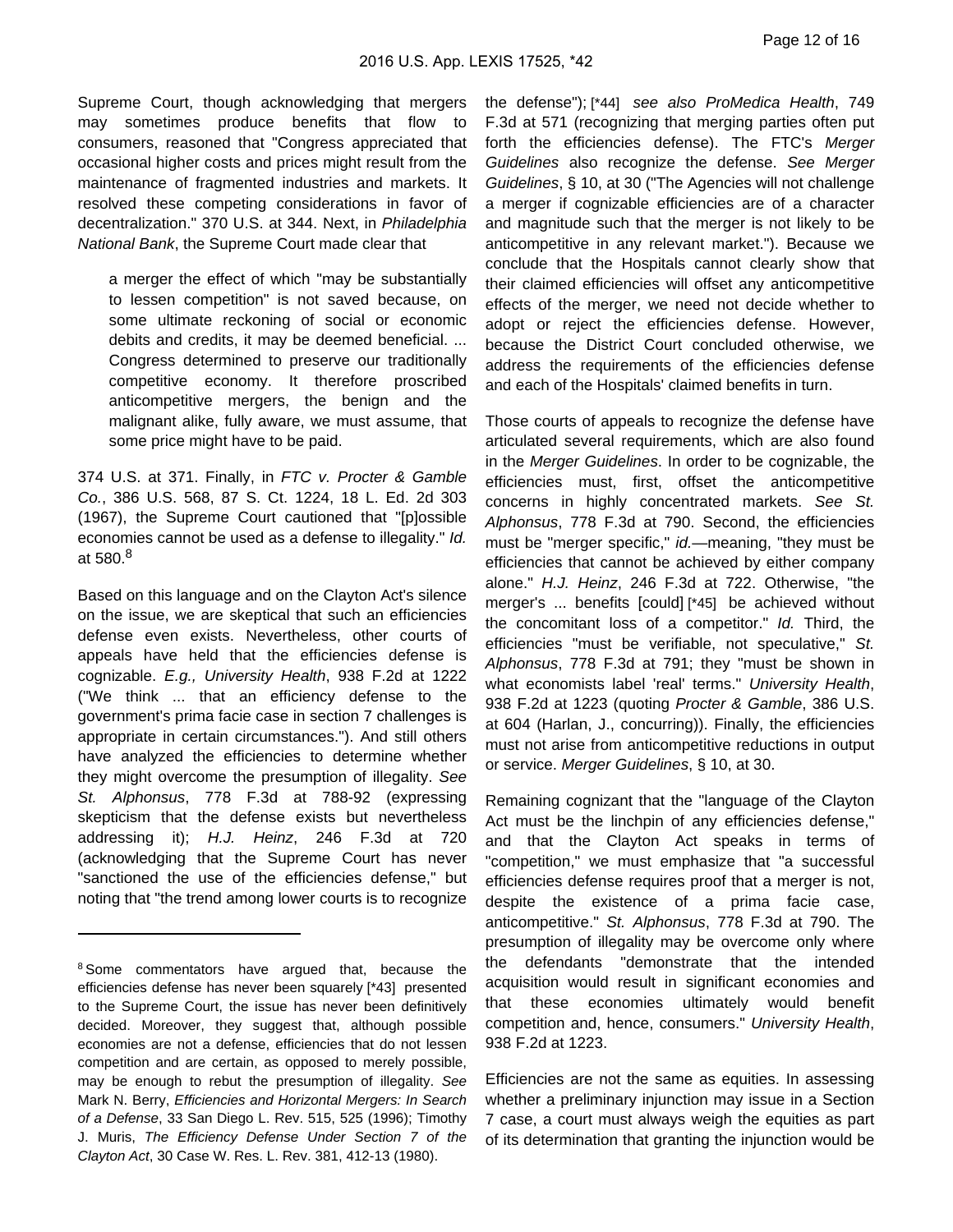in the public interest. This essential step is expressly required by [\*46] Section 13(b) of the FTC Act: "Upon a proper showing that, weighing the equities and considering the Commission's likelihood of ultimate success, such action would be in the public interest ... a preliminary injunction may be granted ... ." 15 U.S.C. § 53(b) (emphasis added). The efficiencies defense, on the other hand, is a means to show that any anticompetitive effects of the merger will be offset by efficiencies that will ultimately benefit consumers. It is not mentioned in Section 7 of the Clayton Act, nor is it part of the standard for granting a preliminary injunction.

Some of the considerations may overlap, but they are properly viewed as distinct inquiries, in part, because of the rigorous standard that applies to efficiencies, which must be merger specific, verifiable, and must not arise from any anticompetitive reduction in output or service. And importantly, the efficiencies defense, because it is aimed at rebutting the Government's prima facie case that the merger is anticompetitive, must "demonstrate that the prima facie case portrays inaccurately the merger's probable effects on competition." St. Alphonsus, 778 F.3d at 790 (internal quotation marks and alterations omitted). The District Court analyzed several claimed efficiencies and concluded that they [\*47] weigh in favor of denying the preliminary injunction. But it did not address whether those claimed efficiencies meet the demanding scrutiny that the efficiencies defense requires.<sup>9</sup>

Our review of the Hospitals' claimed efficiencies leads us to conclude that they are insufficient to rebut the presumption of anticompetitiveness. With respect to the Hospitals' capacity constraints and capital savings claims, the District Court [\*48] found that the merger will alleviate Hershey's capacity constraints because, upon consummating the merger, Hershey will immediately be able to transfer patients to Pinnacle. The District Court also credited the testimony of Hershey CEO Craig Hillemeier that, because Hershey will transfer patients to Pinnacle, it can avoid constructing a new planned bed tower aimed at providing additional beds at Hershey, resulting in capital savings of nearly \$277 million.

The parties dispute whether capital savings can constitute efficiencies. Compare FTC v. Butterworth Health Corp., 946 F. Supp. 1285, 1300-01 (W.D. Mich. 1996) (capital savings are cognizable efficiencies), with FTC v. ProMedica Health Sys., No. 3:11-cv-47, 2011 U.S. Dist. LEXIS 33434, 2011 WL 1219281, at \*36-37 (N.D. Ohio Mar. 29, 2011) (capital savings are not cognizable efficiencies). We turn to the Merger Guidelines in answering this question. As the Merger Guidelines explain, competition is what "usually spurs firms to achieve efficiencies internally." Merger Guidelines, § 10, at 29. One of the rationales for recognizing the efficiencies defense is that a merger may produce efficiencies that "result in lower prices, improved quality, enhanced service, or new products." Id. Thus, although capital savings, in and of themselves, would not be cognizable efficiencies, we can foresee that [\*49] an antitrust defendant could demonstrate that its avoidance of capital expenditures would benefit the public by, for example, lowering prices or improving the quality of its services. In such a case, so long as the capital savings result in some tangible, verifiable benefit to consumers, capital savings may play a role in our efficiencies analysis.

Our recognition that capital savings are cognizable efficiencies does not decide this issue, however, because even if capital savings are efficiencies, they must nonetheless be verifiable and must not result in any anticompetitive reduction in output. It is on these requirements that the Hospitals' efficiencies claim fails. As an initial matter, we are bound to accept the District Court's findings of fact unless they are clearly erroneous. And, as the District Court observed, we do not second guess the business judgments of Hershey's able executives. We do, however, require that the Hospitals provide clear evidence showing that the merger will result in efficiencies that will offset the anticompetitive effects and ultimately benefit consumers. First, the evidence is ambiguous at best that Hershey needed to construct a 100-bed tower to alleviate [\*50] its capacity constraints. The Hospitals' own efficiencies analysis shows that Hershey needs only thirteen additional beds in order to operate at 85% capacity, which is a hospital's optimal occupancy rate. App. 18; Corrected Reply Br. 28 n.18. Second, Hershey's ability to forego building the 100-bed tower is

<sup>&</sup>lt;sup>9</sup> The District Court engaged in an analysis of what it called "equities," even though it held that the Government failed to demonstrate a likelihood of success on the merits. But after articulating the standard for weighing the equities as required by Section 7, the District Court immediately articulated the standard for the efficiencies defense. App. 16-17. It then, in its discussion of the equities, considered the Hospitals' claims that: (1) the proposed merger would alleviate Hershey's capacity constraints, App. 17-23; (2) repositioning by competitors will constrain prices at Hershey and Pinnacle, App. 23-25; (3) the merger will increase the Hospitals' ability to adapt to risk-based contracting, App. 25-27; and (4) the public interest will be served by the merger, App. 27-28.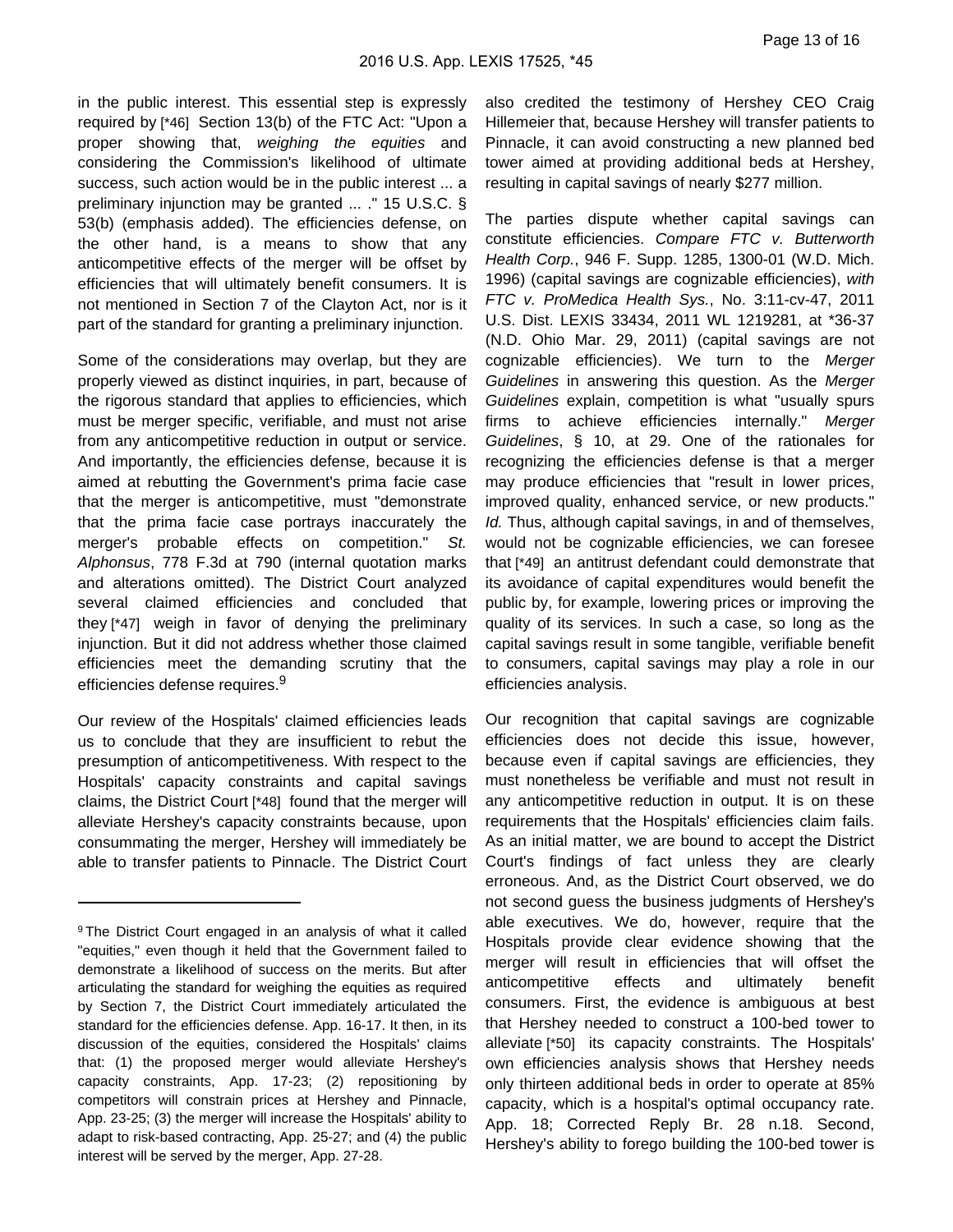a reduction in output. The Merger Guidelines expressly indicate that the FTC will not consider efficiencies that "arise from anticompetitive reductions in output or service." Merger Guidelines, § 10, at 30.

Even if we were to agree with the Hospitals that their ability to forego building a new 100-bed tower as a result of the merger is a cognizable efficiency that is verified, merger specific, and did not arise from any anticompetitive reduction in output, we cannot overlook that the HHI numbers here eclipse any others we have identified in similar cases. They render this combination not only presumptively anticompetitive, but so likely to be anticompetitive that "extraordinarily great cognizable efficiencies [are] necessary to prevent the merger from being anticompetitive." Id. § 10, at 31. This high standard is not met here—nor, we note, has this high standard been met by any proposed [\*51] efficiencies considered by a court of appeals.

Second, the Hospitals claim that the merger will enhance their efforts to engage in risk-based contracting. Risk-based contracting is an alternative payment model to the traditional fee-for-service model in which healthcare providers bear some of the financial risk and upside in the cost of treatment.<sup>10</sup> The Hospitals' expert testified that large systems that control the entire continuum of care are better suited to risk-based contracting, partly because they are able to spread out the financial risk involved. App. 26. The Government disputes that a system as large as the combined Hershey/Pinnacle system has any advantages over a smaller, albeit still large, healthcare system. Gov't Br. 53; Corrected Reply Br. 29. The District Court seemingly agreed with the Government that both Pinnacle and Hershey are capable of independently operating under the risk-based contracting model. App. 26. But it found that the merger will be beneficial to the Hospitals' ability to engage in risk-based contracting, which in turn will allow Hershey "to continue to use its revenue to operate its College of Medicine and draw high-quality medical students and professors [\*52] into the region." Id.

Irrespective of whatever benefits the merger may bestow upon the Hospitals in increasing their ability to engage in risk-based contracting, the Hospitals must demonstrate that such a benefit would ultimately be passed on to consumers. It is not clear from the record how this would be so beyond the mere assertion that it would save the Hospitals money and such savings would be passed on to consumers. We cannot credit the District Court's observation that, because of the benefits to risk-based contracting, Hershey will be able to continue to use its revenue to operate its College [\*53] of Medicine and draw high-quality medical students and professors to Hershey. An efficiencies analysis requires more than speculative assurances that a benefit enjoyed by the Hospitals will also be enjoyed by the public. It is similarly unclear how this ability to engage in risk-based contracting will counteract any of the anticompetitive effects of the merger. Finally, the District Court's finding that both Pinnacle and Hershey are capable of independently engaging in risk-based contracting contravenes its conclusion that this is a cognizable efficiency because the benefit is not merger specific. See H.J. Heinz, 246 F.3d at 722 (the efficiencies must not be achievable by either company alone; otherwise, the merger's benefits could be achieved without the loss of a competitor).

#### b. Anticompetitive Effects

In an attempt to show that the merger will not, despite high HHI numbers, produce anticompetitive effects, the Hospitals claim that repositioning—the response by competitors to offer close substitutes offered by the merging firms—will be sufficient to constrain postmerger prices. The Merger Guidelines recognize that, in certain cases, repositioning by other competitors may be sufficient to deter or counteract [\*54] the anticompetitive effects of a merger. Merger Guidelines, § 6.1, at 22. In evaluating repositioning, the Merger Guidelines call for consideration of "timeliness, likelihood, and sufficiency." Id. The District Court noted that "the market that Hershey and Pinnacle exist within has already been subject to extensive repositioning." App. 23. It specifically noted that Geisinger Health System recently acquired Holy Spirit Hospital near Harrisburg; WellSpan Health acquired Good Samaritan Hospital in Lebanon County; the University of Pennsylvania acquired Lancaster General Hospital in Lancaster County; and Community Health Systems acquired Carlisle Regional Hospital in Cumberland County. App. 24. We agree that these recent affiliations and acquisitions, at least in the Harrisburg area, assuage some of the concerns that the proposed

<sup>&</sup>lt;sup>10</sup> In risk-based contracting, healthcare providers bear some financial risk and share in the financial upside based on the quality and value of the services they provide. Consider the following hypothetical example: A payor would pay the hospital \$300 per member per month to care for a member. If the patient is generally in good health and goes to the doctor once per year, the hospital still receives the \$300/month payment and can keep the excess. But if the patient is sick and requires much more expensive treatment, the hospital still receives only \$300/month and must bear the excess cost.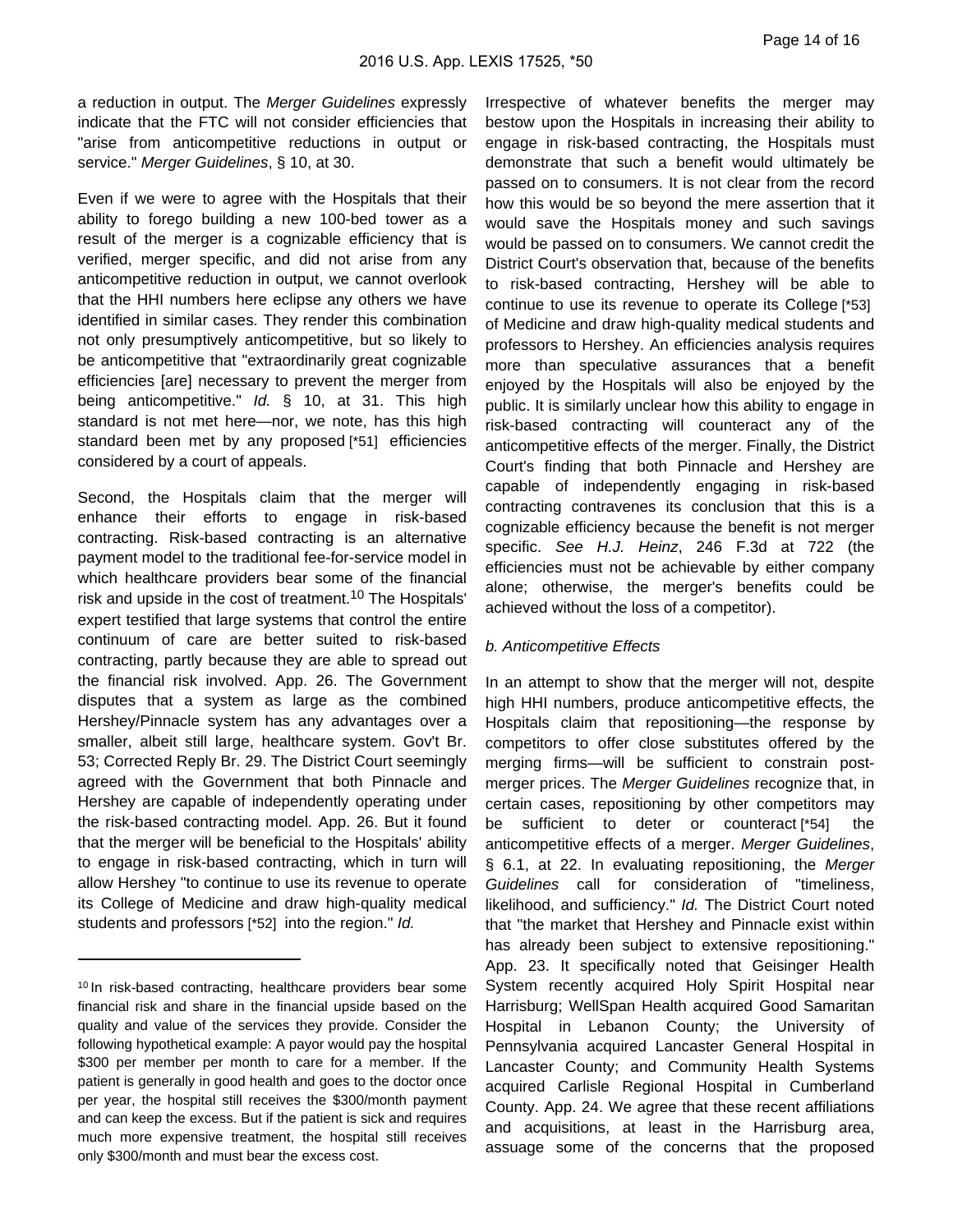combination will have anticompetitive effects. We do not believe, however, that repositioning by these hospitals would have the ability to constrain post-merger prices, as evidenced by the extensive testimony by payors that "there would be no network" without Hershey and Pinnacle.

We therefore conclude that the Hospitals have not rebutted the Government's prima facie [\*55] case that the merger is likely to be anticompetitive. Accordingly, we hold that the Government has carried its burden to demonstrate that it is likely to succeed on the merits.

## **B. Weighing the Equities**

"Although the [Government's] showing of likelihood of success creates a presumption in favor of preliminary injunctive relief, we must still weigh the equities in order to decide whether enjoining the merger would be in the public interest." H.J. Heinz, 246 F.3d at 726; see 15 U.S.C. § 53(b). The question is whether the harm that the Hospitals will suffer if the merger is delayed will, in turn, harm the public more than if the injunction is not issued. See University Health, 938 F.2d at 1225. Once we determine that the proposed merger is likely to substantially lessen competition, the Hospitals "face a difficult task in justifying the nonissuance of a preliminary injunction." Id.

Although the statute mandates that we weigh the "equities," it is silent as to what specifically those equities are. The prevailing view is that, although private equities may be considered, they are not to be afforded great weight. See id. ("While it is proper to consider private equities in deciding whether to enjoin a particular transaction, we must afford such concerns little weight."); [\*56] H.J. Heinz, 246 F.3d at 727 n.25 (same). But see FTC v. Food Town Stores, Inc., 539 F.2d 1339, 1346 (4th Cir. 1976) (Winter, J., sitting alone) ("All of these reasons go to the *private* injury which may result from an injunction ... . [T]hey are not proper considerations for granting or withholding injunctive relief under § 13(b)."). Because private equities are afforded little weight, they cannot outweigh effective enforcement of the antitrust laws. FTC v. Weyerhaeuser Co., 665 F.2d 1072, 1083, 214 U.S. App. D.C. 254 (D.C. Cir. 1981) (Ginsburg, J.). Thus, although we may consider private equities in our weighing of the equities, wherever the Government "demonstrates a likelihood of ultimate success, a countershowing of private equities alone would not suffice to justify denial of a preliminary injunction barring the merger." Id.

"The principal equity weighing in favor of issuance of the

injunction is the public's interest in effective enforcement of the antitrust laws." University Health, 938 F.2d at 1225. The purpose of Section 13(b) is to preserve the status quo and allow the FTC to adjudicate the anticompetitive effects of the proposed merger in the first instance. Food Town Stores, 539 F.2d at 1342. This factor is particularly important here because should the Hospitals consummate the merger and the FTC subsequently determine that it is unlawful, divestiture would be the FTC's only remedy. At that point, since it is extraordinarily difficult to "unscramble [\*57] the egg," University Health, 938 F.2d at 1217 n.23,<sup>11</sup> "it will be too late to preserve competition if no preliminary injunction has issued." H.J. Heinz, 246 F.3d at 727; see University Health, 938 F.2d at 1225.

On the other side, the Hospitals claim that granting the injunction would "preclude the many public benefits recognized by the [district] court." Hosps. Br. 49. In making this argument, the Hospitals misconstrue our equities inquiry. By statute, we are required to weigh the equities in order to decide whether granting the injunction would be in the public interest. In answering this question, therefore, we consider [\*58] whether the injunction, not the merger, would be in the public interest.

Mindful of the limited scope of our inquiry, we believe that the injunction will not deprive the public of the many benefits found by the District Court. All of the Hospitals' alleged benefits will still be available upon consummation of the merger, even if we were to grant an injunction and the FTC were to subsequently determine the merger is lawful. Although the Hospitals have indicated in their briefs to this Court that they "'would have to abandon the combination rather than continu[e] to expend substantial resources litigating' if an injunction is issued," Hosps. Br. 49 (quoting Hosps. Pre-Hrg. Br. 2), they offer no support beyond mere recitation that they would do so. Even more, the District

<sup>&</sup>lt;sup>11</sup> Although the District Court was correct that it may not be impossible to order divestiture, courts have repeatedly recognized that it is difficult to do so, especially considering the practical implications of denying the preliminary injunction request. For instance, upon consummating the merger, the Hospitals will presumably share confidential information and begin transferring patients from Hershey to Pinnacle. Should the FTC adjudication determine that the merger is unlawful, the FTC will be tasked with divorcing the Hospitals' nowshared confidential information and forcing patients to return to Hershey. These practical difficulties cannot be written off so easily.